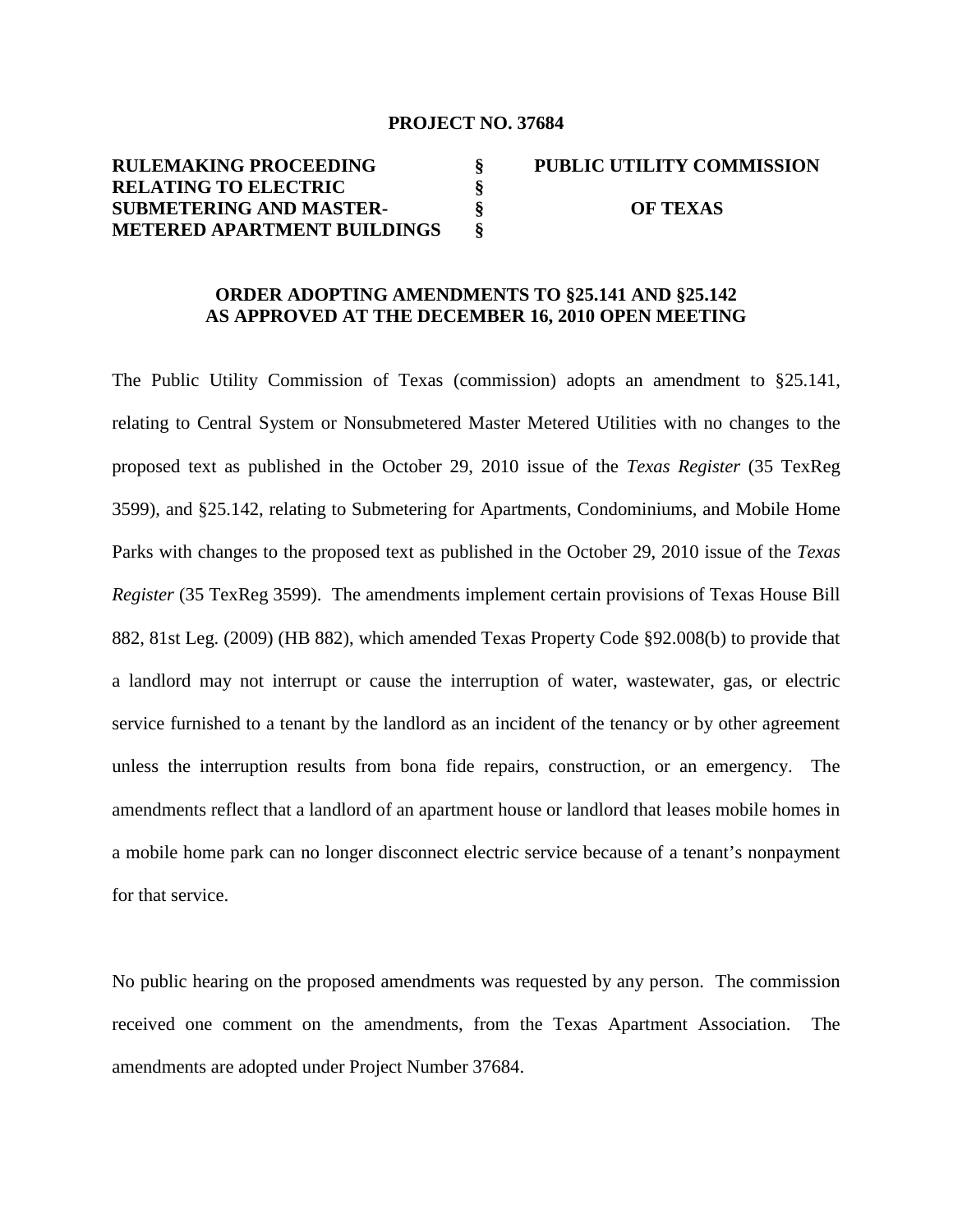#### **Comments**

The Texas Apartment Association, which represents more than 10,500 members that own or manage more than 1.7 million rental units in Texas, supported the amendments to §25.141 and §25.142.

## *Commission Response*

**The commission appreciates the Texas Apartment Association's comments and adopts the amendments with changes to §25.142(f)(9)(A) and (f)(11) to clarify the references to American National Standards Institute (ANSI) standards.**

These sections are adopted under the Public Utility Regulatory Act, Texas Utilities Code Annotated §14.002 (Vernon 2007 and Supp. 2010) (PURA), which provides the commission with the authority to make and enforce rules reasonably required in the exercise of its powers and jurisdiction, and specifically, Texas Utilities Code §§184.011-184.014, which authorizes the commission to adopt rules relating to submetering of electricity by the owner, operator, or manager of an apartment house or mobile home park, and §§184.051-184.052, which authorizes the commission to adopt rules governing billing systems or methods used by an apartment house owner; and Texas Property Code §92.008(b), which prohibits a landlord or a landlord's agent from interrupting or causing the interruption of utility service, except in connection with repairs, construction or emergencies.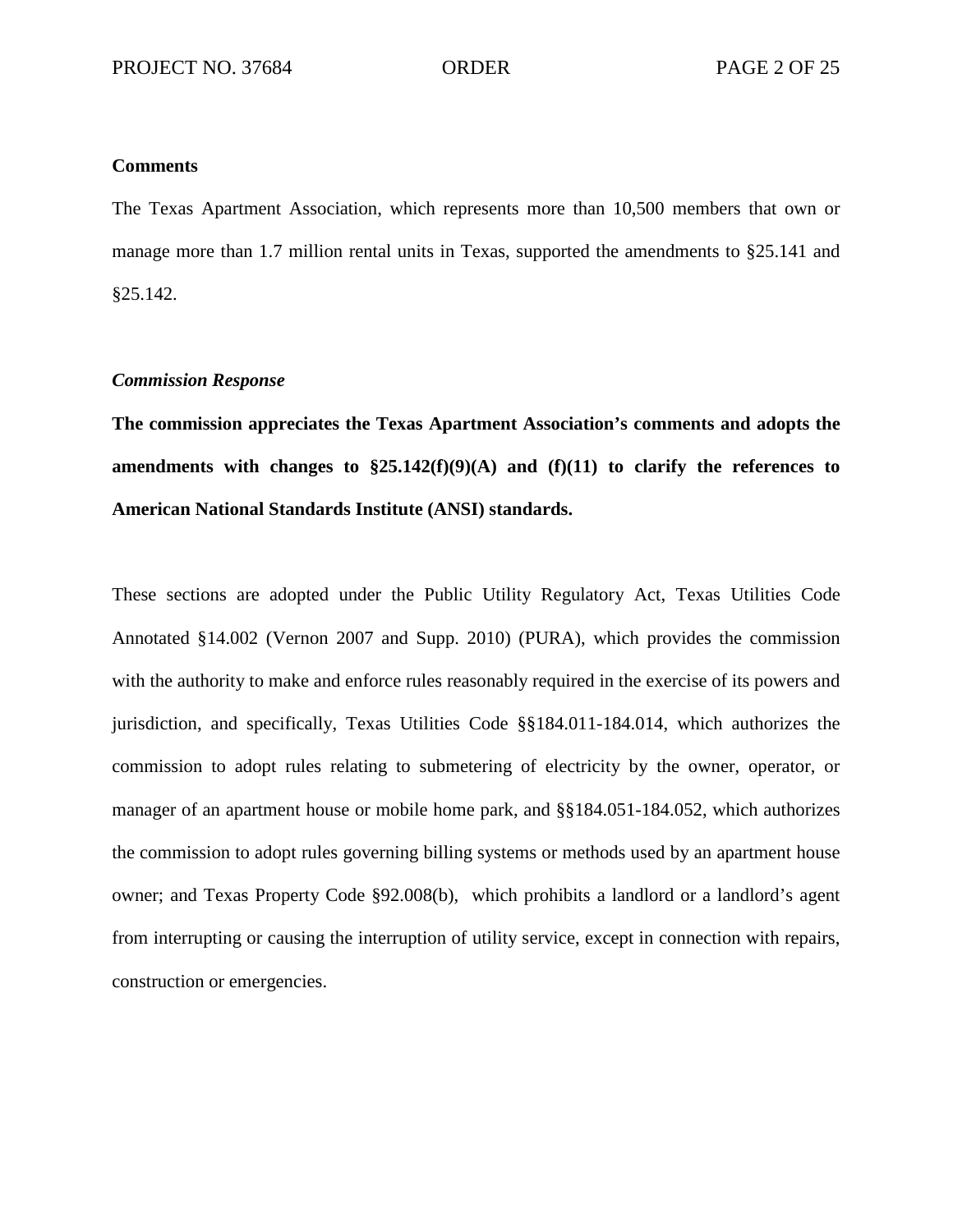Cross Reference to Statutes: Public Utility Regulatory Act §14.002, Texas Utilities Code §§184.011-184.014, §§184.051-184.052: and Texas Property Code §92.008(b).

#### **§25.141. Central System or Non-submetered Master Metered Utilities.**

- (a) **Purpose.** This section implements Texas Utilities Code §184.052.
- (b) **Definitions.** The following words and terms, when used in this section, shall have the following meanings, unless the context clearly indicates otherwise.
	- (1) **Apartment house --** One or more buildings containing two or more dwelling units rented primarily for nontransient use with rent paid at intervals of one week or longer.
	- (2) **Apartment house owner --** The legal titleholder of an apartment house or an individual, firm, or corporation purporting to be the landlord of tenants in the apartment house.
	- (3) **Central system utilities** -- Electricity consumed by a central air conditioning system, central heating system, central hot water system, or central chilled water system in an apartment house. The term does not include utilities directly consumed by a dwelling unit.
	- (4) **Customer** -- The individual, firm, or corporation in whose name a master meter is connected by a utility or that is served by a retail electric provider.
	- (5) **Dwelling unit** -- One or more rooms that are suitable for occupancy as a residence and that contain kitchen and bathroom facilities.
	- (6) **Nonsubmetered master metered utility service** -- Electric utility service that is master metered for an apartment house but is not submetered.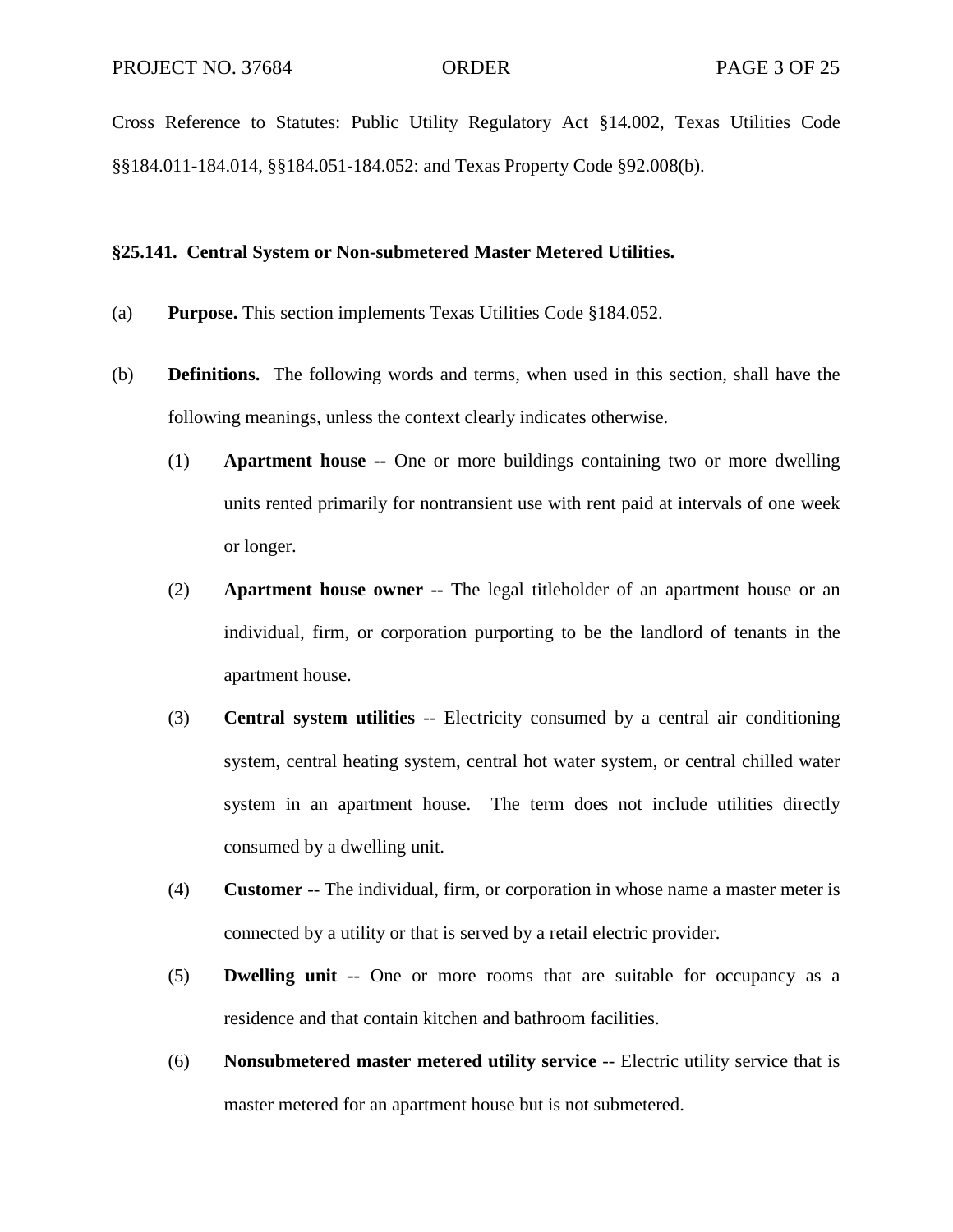(7) **Utility** -- A public, private, or member-owned utility furnishing electricity service to an apartment house served by a master meter.

### (c) **Records and reports.**

- (1) The apartment house owner shall maintain and make available for inspection by the tenant during normal business hours:
	- (A) the billing from the utility to the apartment house owner for the current month and the 12 preceding months; and
	- (B) the calculation of the average cost per kilowatt-hour for the current month and the 12 preceding months which was used in assessing tenant utility billings. The average cost per kilowatt-hour shall be equal to the charges for the electric service plus applicable tax, less any penalties charged by the utility or retail electric provider to the apartment house owner for disconnect, and reconnect, late payment or other similar service charges, divided by the total number of billing units.
- (2) All records shall be made available to the commission upon request.
- (3) Records shall be made available at the resident manager's office during reasonable business hours or, if there is no resident manager, at the dwelling unit of the tenant at the convenience of both the apartment house owner and the tenant.
- (d) **Calculation of costs.** Central system utilities costs shall be calculated based on metered kilowatt-hour of the central system during the same billing period as that of the utility. The metered kilowatt-hour of the central system shall be multiplied by the average cost per billing calculated according to all applicable industry standards. The cost of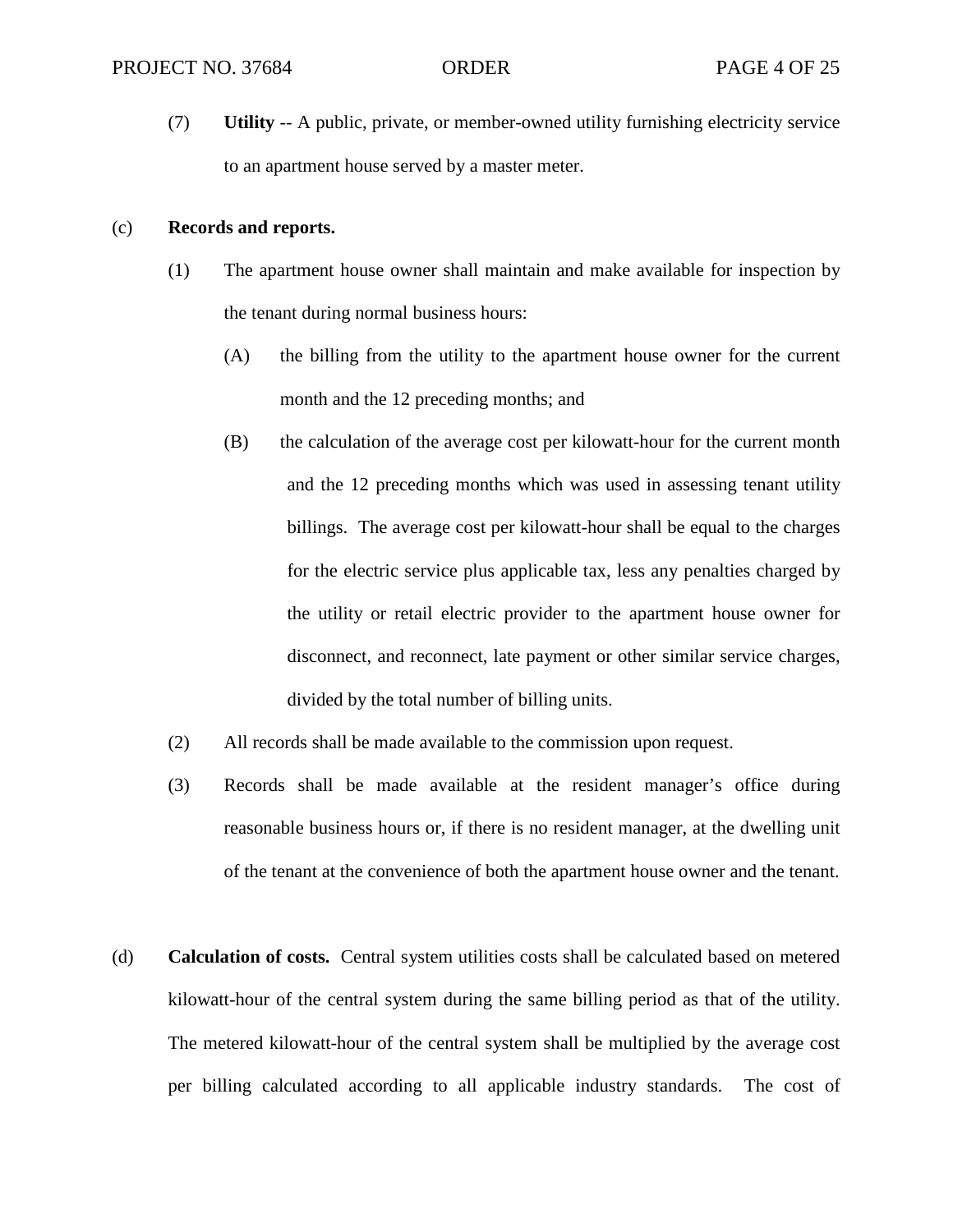nonsubmetered master metered utilities shall be the total charges for electric service to the apartment house less any penalties charged by the utility or the retail electric provider to the apartment house owner for disconnect, reconnect, late payment or other similar service charges.

(e) **Billing.** All rental agreements between the apartment house owner and the tenants shall provide a clear written description of the method of the allocation of central system utilities or non-submetered master metered utilities for the apartment house. The method of allocation may be changed only after 90 days notice of the change to the tenants. The rental agreement for each apartment unit shall contain a statement of the average monthly bill for the previous calendar year for that apartment unit. If there is no rental agreement, apartment house owners shall provide the method of allocation in a separate written document.

#### (1) **Rendering and form of bill.**

- (A) Bills shall be rendered for the same billing period as that of the utility or retail electric provider, generally monthly, unless service is rendered for less than that period.
- (B) The allocation of central system utilities costs or nonsubmetered master metered utilities costs to tenants shall be based on one or a combination of the following methods.
	- (i) the total square footage living area of the dwelling unit as a percentage of the total square footage living area of all dwelling units of the apartment house and all heated and/or air-conditioned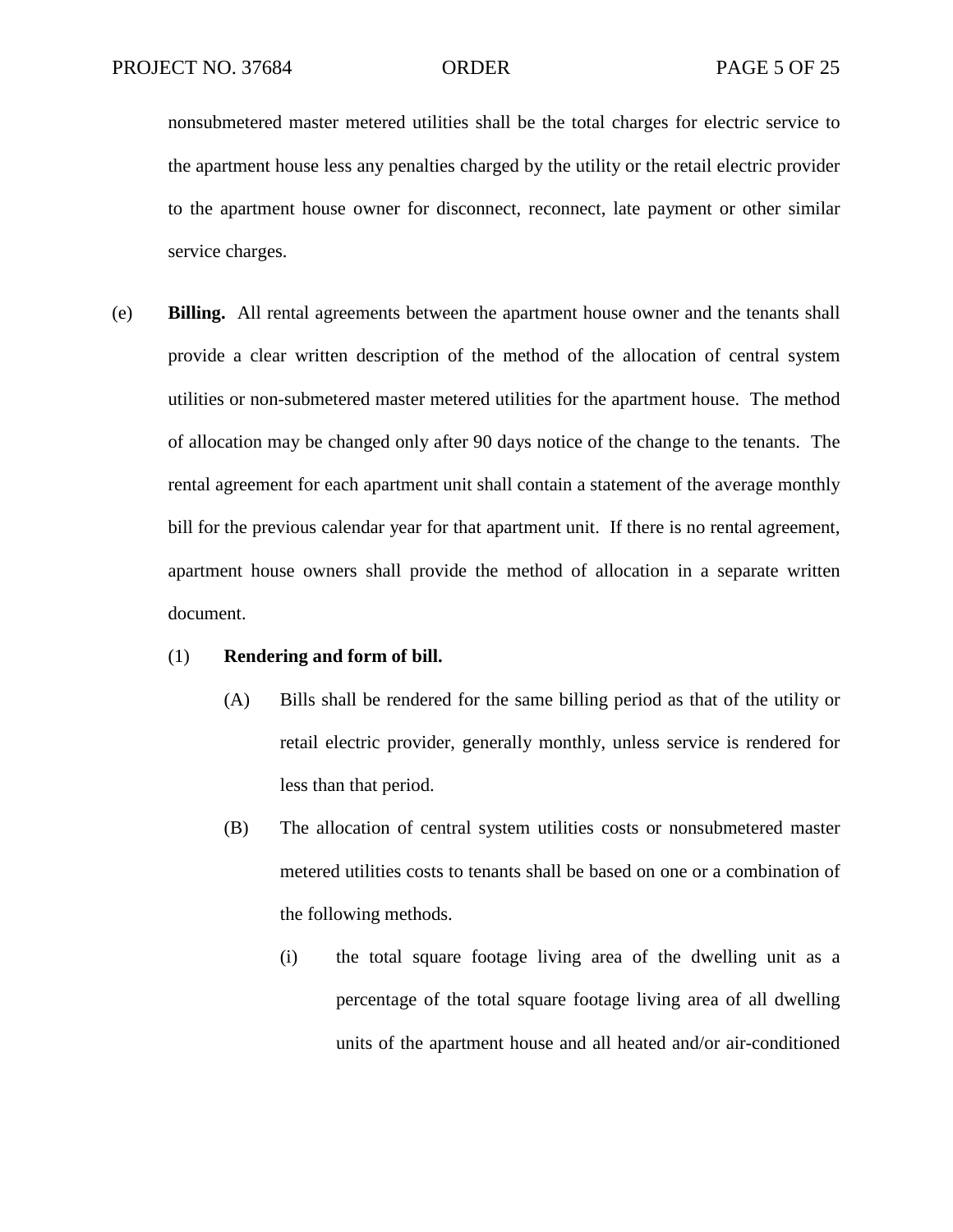common areas. This percentage shall be stated in the rental agreement for each dwelling unit; and

- (ii) the individually metered or submetered utility usage of the dwelling unit as a percentage of the sum of the individually metered or submetered usage of all dwelling units.
- (C) Methods to allocate central system utility costs or nonsubmetered master metered utilities to tenants, other than the method outlined in this section, must be approved by the commission.
- (D) Billings to the tenant shall not be included as part of the rental payment or as part of billings for any other service to the tenant. A separate billing must be issued or, if issued on a multi-item bill, utility billing information must be separate and distinct from any other charges on the bill. The bill may not include a deposit, late penalty, reconnect charge, or any other charges unless otherwise provided for by this chapter. A one-time penalty not to exceed 5.0% may be made on delinquent accounts. If such penalty is applied, the bill shall indicate the amount due if paid by the due date and the amount due if the late penalty is incurred. No late penalty may be applied unless agreed to by the tenant in a written lease which states the exact dollar or percentage amount of such late penalty.
- (E) An apartment house owner may not impose additional charges on a tenant in excess of the actual charges imposed on the apartment house owner for utility consumption by the apartment house.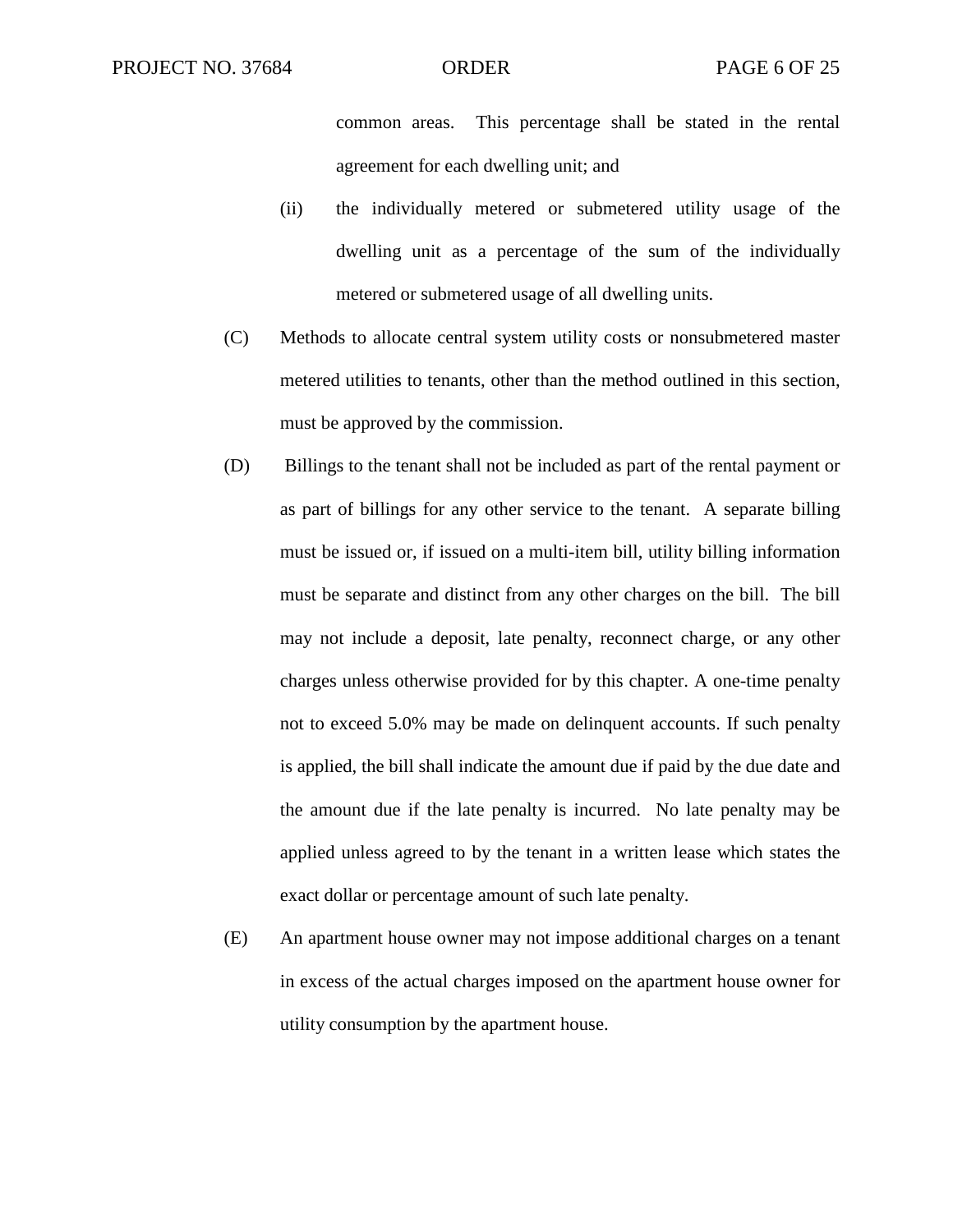- (2) **Due date.** The due date of the bill shall not be less than seven days after issuance. A bill for service is delinquent if not received by the party indicated on the bill by the due date. The postmark date, if any, on the envelope of the bill or on the bill itself shall constitute proof of the date of issuance. An issuance date on the bill shall constitute proof of the date of issuance if there is no postmark on the envelope or bill. If the due date falls on a holiday or weekend, the due date for payment purposes shall be the next workday after the due date.
- (3) **Overbilling and underbilling.** If billings are found to be in error, the apartment house owner shall calculate a billing adjustment. If the tenant is due a refund, an adjustment shall be made for the entire period of the overcharges. If the tenant was undercharged, the apartment house owner may backbill the tenant for the amount which was underbilled. The backbilling is not to exceed six months unless the apartment house owner can produce records to identify and justify the additional amount of backbilling. If the underbilling is \$25 or more, the apartment house owner shall offer to such tenant a deferred payment plan option, for the same length of time as that of the underbilling. Furthermore, adjustments for usage by a previous tenant may not be backbilled to the current tenant.
- (4) **Discontinuance of electric service**. Disconnection of a dwelling unit by the apartment house owner is governed by Texas Property Code §92.008(b). Disconnection of electric service by a retail electric provider is governed by §25.483(k) of this title (relating to Disconnection of Service). Disconnection of service by an electric utility that is not a transmission and distributed utility is governed by §25.29(j) of this title (relating to Disconnection of Service).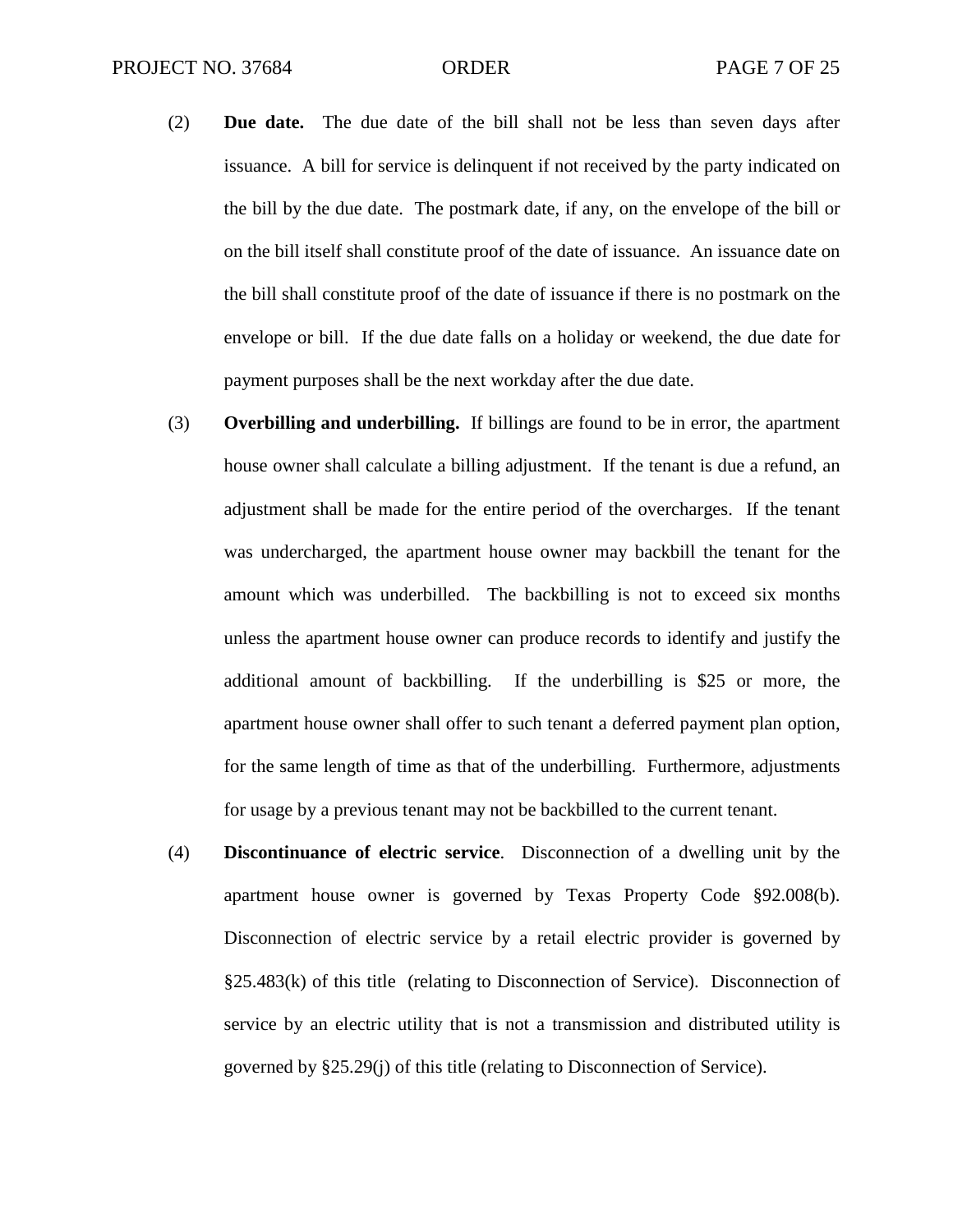(5) **Disputed bills and complaints**. In the event of a dispute between the tenant and the apartment house owner regarding any bill, the apartment house owner shall immediately make such investigation as shall be required by the particular case, and report the results thereof to the tenant. The investigation and report shall be completed within 30 days from the date the tenant notified the apartment house owner of the dispute. If the tenant is dissatisfied with the results of the investigation, the apartment house owner shall inform the tenant of the Public Utility Commission of Texas complaint process, giving the tenant the address and telephone number of the commission's Office of Customer Protection.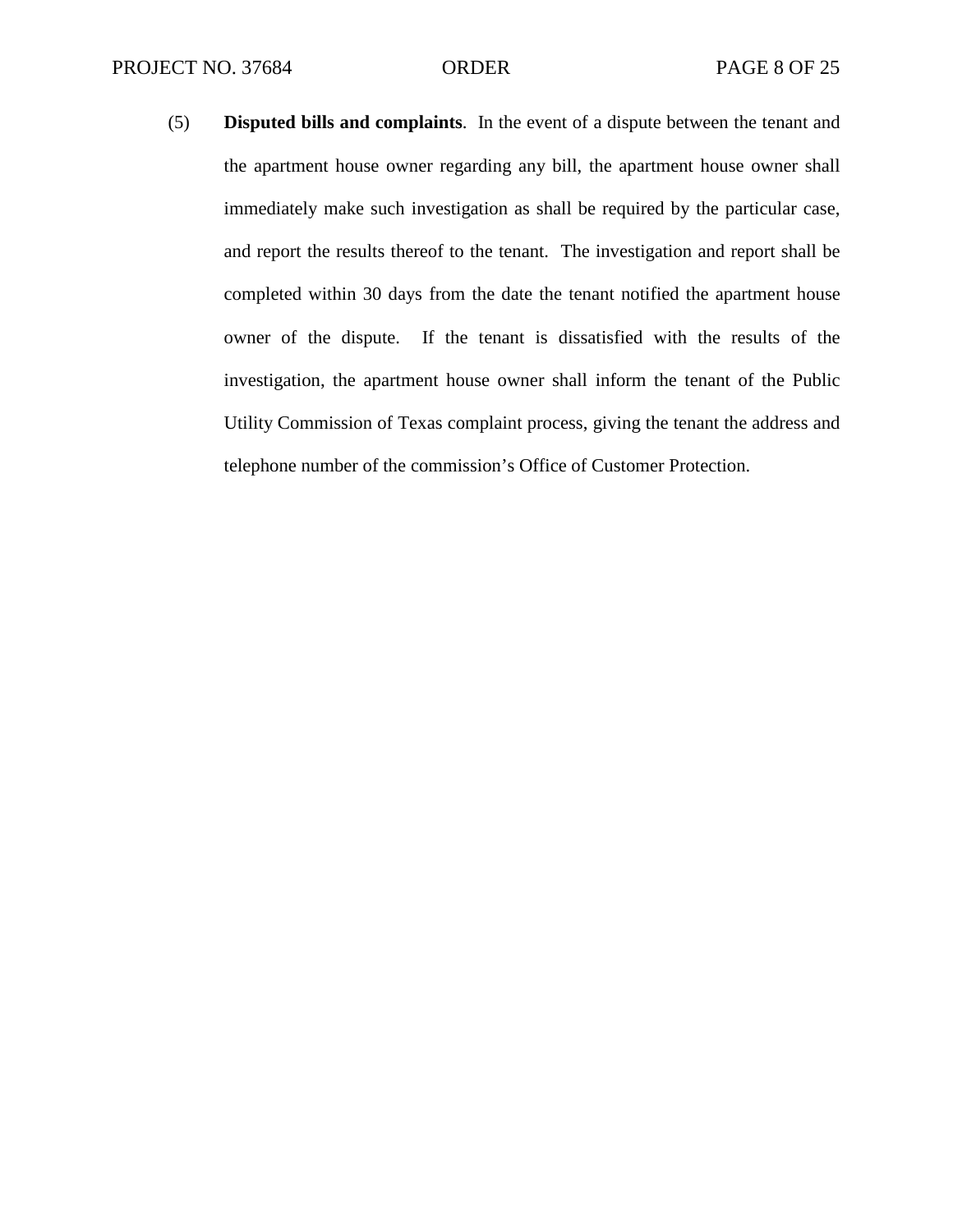### **§25.142. Submetering for Apartments, Condominiums, and Mobile Home Parks.**

(a) **Purpose.**

This section implements Texas Utilities Code §184.052.

- (b) **Definitions.** The following words and terms, when used in this section, shall have the following meanings, unless the context clearly indicates otherwise.
	- (1) **Apartment house** -- One or more buildings containing more than five dwelling units, each of which is rented primarily for non-transient use with rent paid at intervals of one week or longer. The term includes a rented or owner-occupied residential condominium.
	- (2) **Dwelling unit** -- One or more rooms suitable for occupancy as a residence and that contain kitchen and bathroom facilities, or a mobile home in a mobile home park.
	- (3) **Master meter** -- A meter used to measure, for billing purposes, all electric usage of an apartment house or mobile home park, including common areas, common facilities, and dwelling units.
	- (4) **Month or monthly** -- The period between any two consecutive meter readings by the utility, either actual or estimated, at approximately 30-day intervals.
	- (5) **Owner** -- Any owner, operator, or manager of any apartment house or mobile home park engaged in electric submetering.
	- (6) **Electric submetering** -- Individual dwelling unit metering of electric service performed by the owner.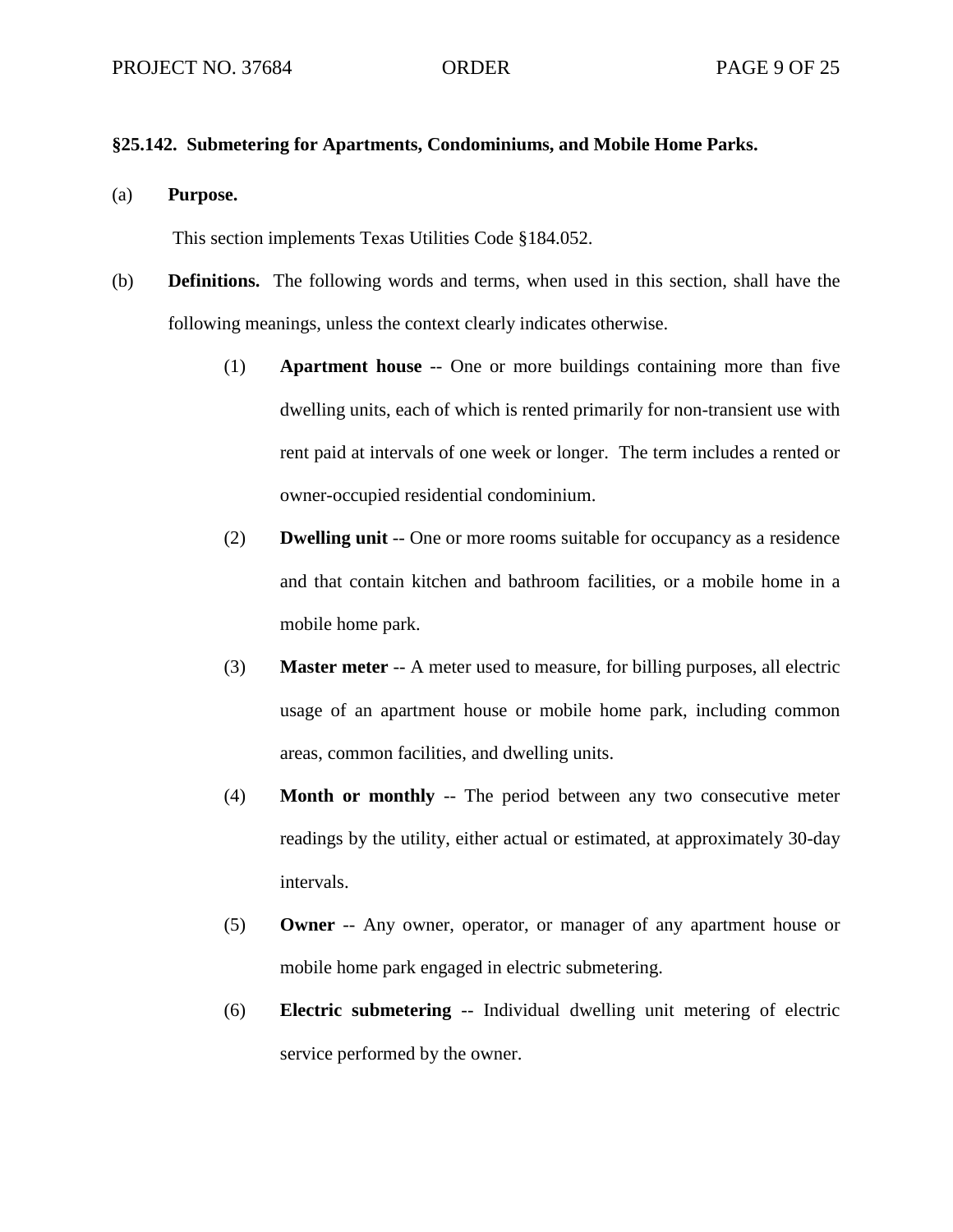#### (c) **Records and reports.**

- (1) The owner shall maintain and make available for inspection by the tenant the following records:
	- (A) the billing from the utility or retail electric provider to the apartment owner for the current month and the 12 preceding months;
	- (B) the calculation of the average cost per billing unit, *i.e.*, kilowatt-hour for the current month and the 12 preceding months;
	- (C) all submeter readings and tenant billings for the current month and the 12 preceding months;
	- (D) all submeter test results for the current month and the 12 preceding months.
- (2) Records shall be made available at the resident manager's office during reasonable business hours or, if there is no resident manager, at the dwelling unit of the tenant at the convenience of both the apartment owner and tenant.
- (3) All records shall be made available to the commission upon request.
- (d) **Billing**. All rental agreements between the owner and the tenants shall clearly state that the dwelling unit is submetered, that the bills will be issued thereon, that electrical consumption charges for all common areas and common facilities will be the responsibility of the owner and not of the tenant, and that any disputes relating to the computation of the tenant's bill and the accuracy of the submetering device will be between the tenant and the owner. Each owner shall provide a tenant, at the time the lease is signed, a copy of this section or a narrative summary as approved by the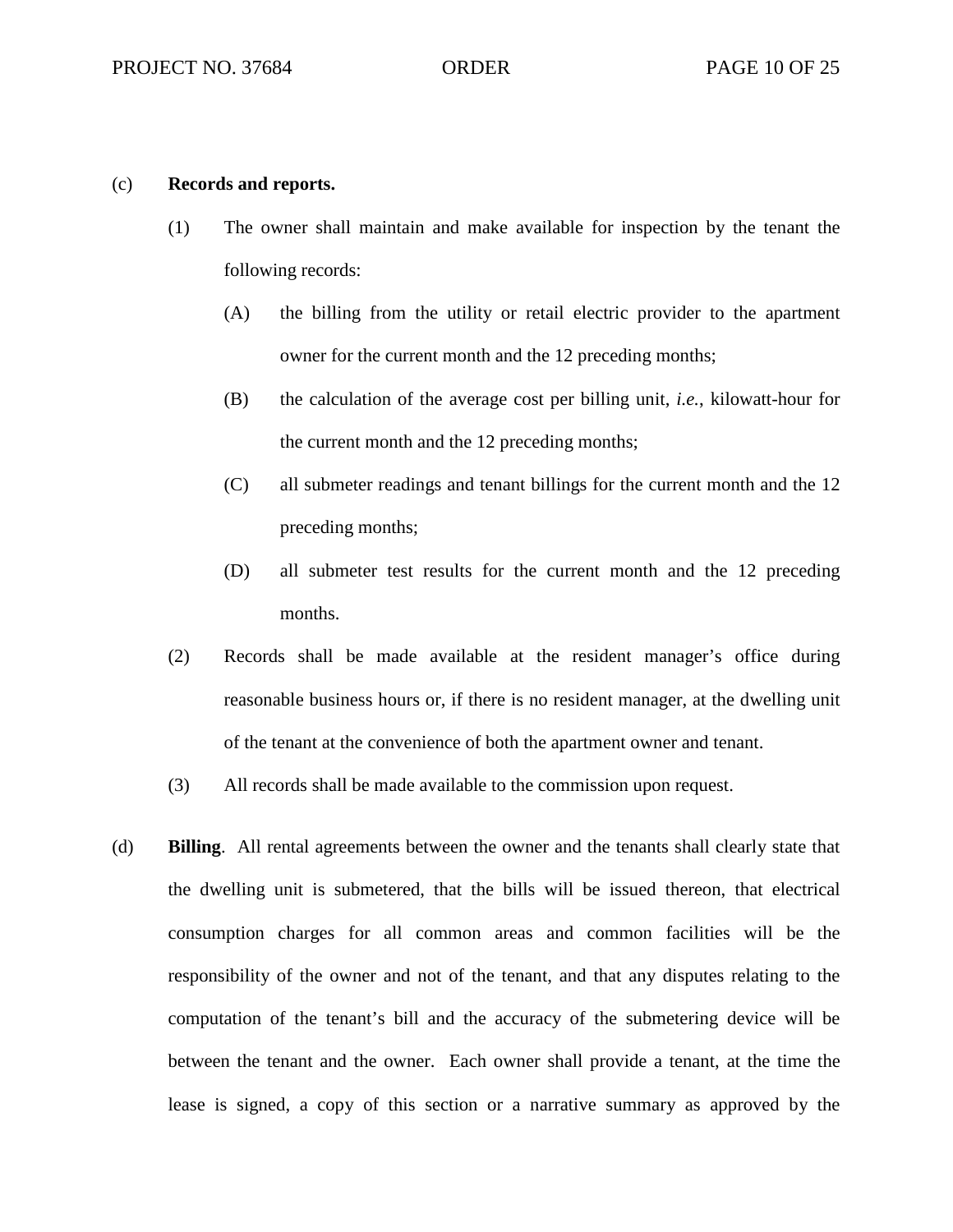commission to assure that the tenant is informed of his rights and the owner's responsibilities under this section.

#### (1) **Rendering and form of bill.**

- (A) Bills shall be rendered for the same billing period as that of the electric utility, generally monthly, unless service is rendered for less than that period. Bills shall be rendered as promptly as possible following the reading of the submeters. The submeters shall be read within three days of the scheduled reading date of the electric utility's master meter.
- (B) The billing unit shall be that used by the electric utility in its billing to the owner.
- (C) The owner shall be responsible for determining that the energy billed to any dwelling unit shall be only for that submetered and consumed within that unit.
- (D) Submetered billings shall not be included as part of the rental payment or as part of billings for any other service to the tenant. A separate billing must be issued or, if issued on a multi-item bill, submetered billing information must be separate and distinct from any other charges on the bill and conform to information required in subparagraph (H) of this paragraph. The submetered bill must clearly state "submetered electricity."
- (E) The bill shall reflect only submetered usage. Utility consumption at all common facilities will be the responsibility of the owner and not of the tenant. Allocation of central systems for air conditioning, heating and hot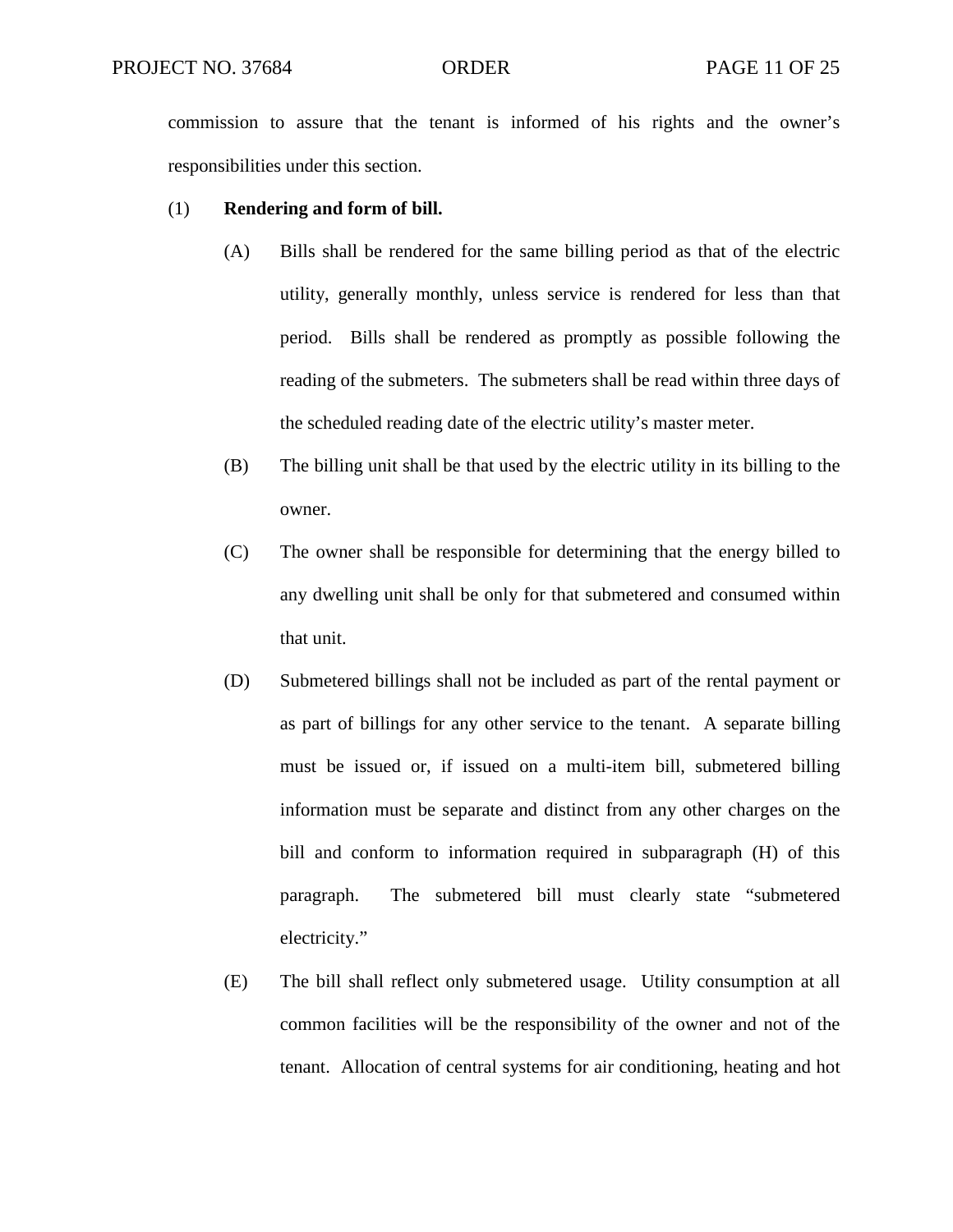water is not prohibited by this section as set forth in §25.141 of this title (relating to Central System or Nonsubmetered Master Metered Utilities).

- (F) The owner shall not impose any extra charges on the tenant over and above those charges which are billed by the retail electric provider or utility to the owner. The bill may not include a deposit, late penalty, reconnect charge, or any other charges unless otherwise provided for by these sections.
	- (i) A one-time penalty not to exceed 5.0% may be made on delinquent accounts. If the penalty is applied, the bill shall indicate the amount due if paid by the due date and the amount due if the late penalty is incurred. No late penalty may be applied unless agreed to by the tenant in a written lease which states the exact dollar or percentage amount of the late penalty.
	- (ii) In a mobile home park a reconnect fee may be applied for a mobile home not leased by the mobile home park owner if service to the pad site tenant is disconnected for non-payment of submetered bills in accordance with subsection (e)(1) of this section. Such reconnect fee shall be calculated based on the average actual cost to the owner for the expenses associated with the reconnection, but under no circumstances shall exceed \$10. No reconnect charge may be applied unless agreed to by the tenant in a written lease which states the exact dollar amount of such reconnect charge.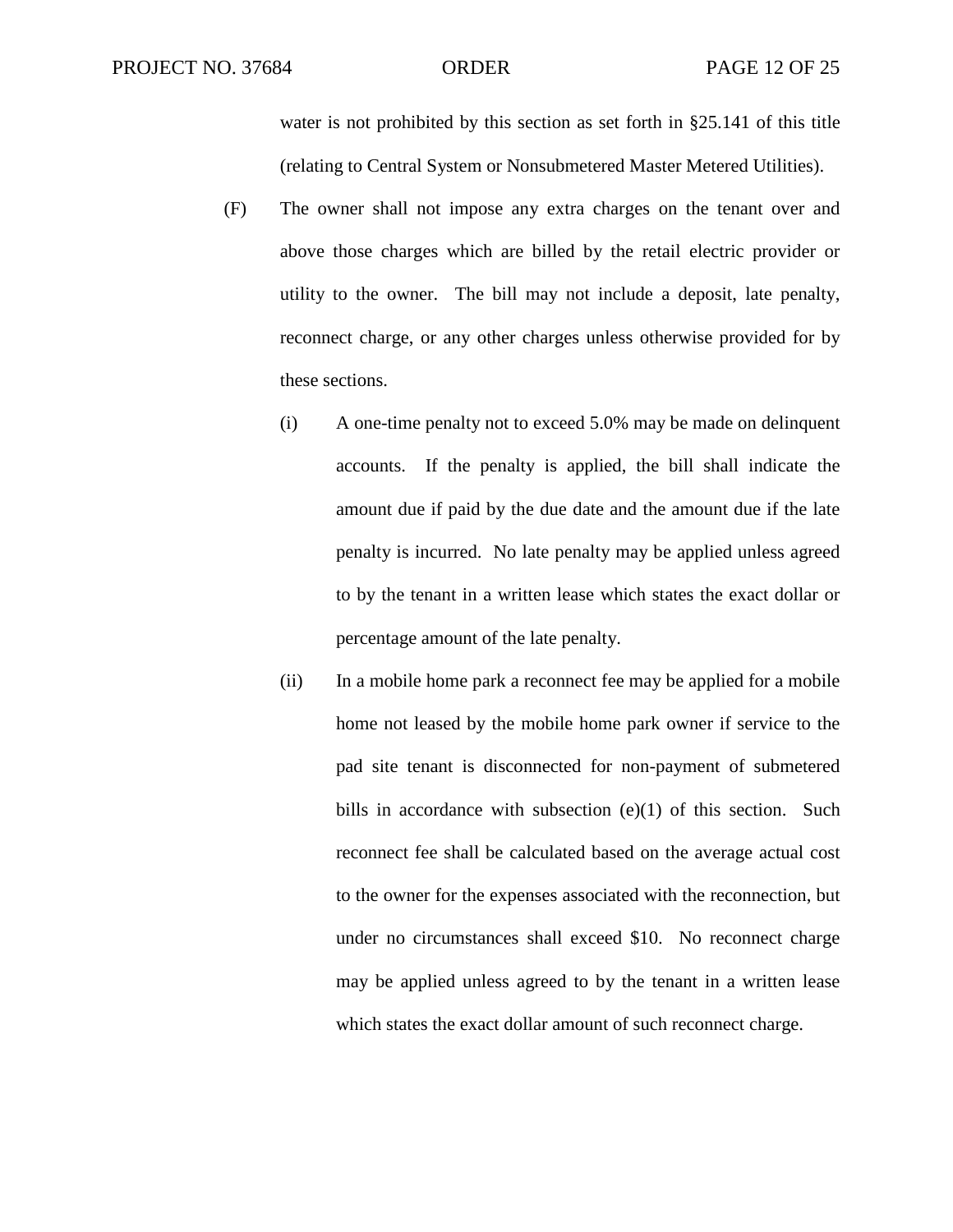- (G) The tenant's submeter bills shall be calculated in the following manner: after the electric bill is received from the utility or retail electric provider, the owner shall divide the net total charges for electrical consumption, plus applicable tax, by the total number of kilowatt-hours to obtain an average cost per kilowatt-hour. The average kilowatt-hour cost shall then be multiplied by each tenant's kilowatt-hour consumption to obtain the charge to the tenant. The computation of the average cost per kilowatthour shall not include any penalties charged by the utility or the retail electric provider to the owner for disconnect, reconnect, late payment, or other similar service charges.
- (H) The tenant's electric submeter bill shall show all of the following information:
	- (i) the date and reading of the submeter at the beginning and at the end of the period for which the bill is rendered;
	- (ii) the number of billing units metered;
	- (iii) the computed rate per billing unit;
	- (iv) the total amount due for electricity used;
	- (v) a clear and unambiguous statement that the bill is not from the utility or retail electric provider, which shall be named in the statement;
	- (vi) the name and address of the tenant to whom the bill is applicable;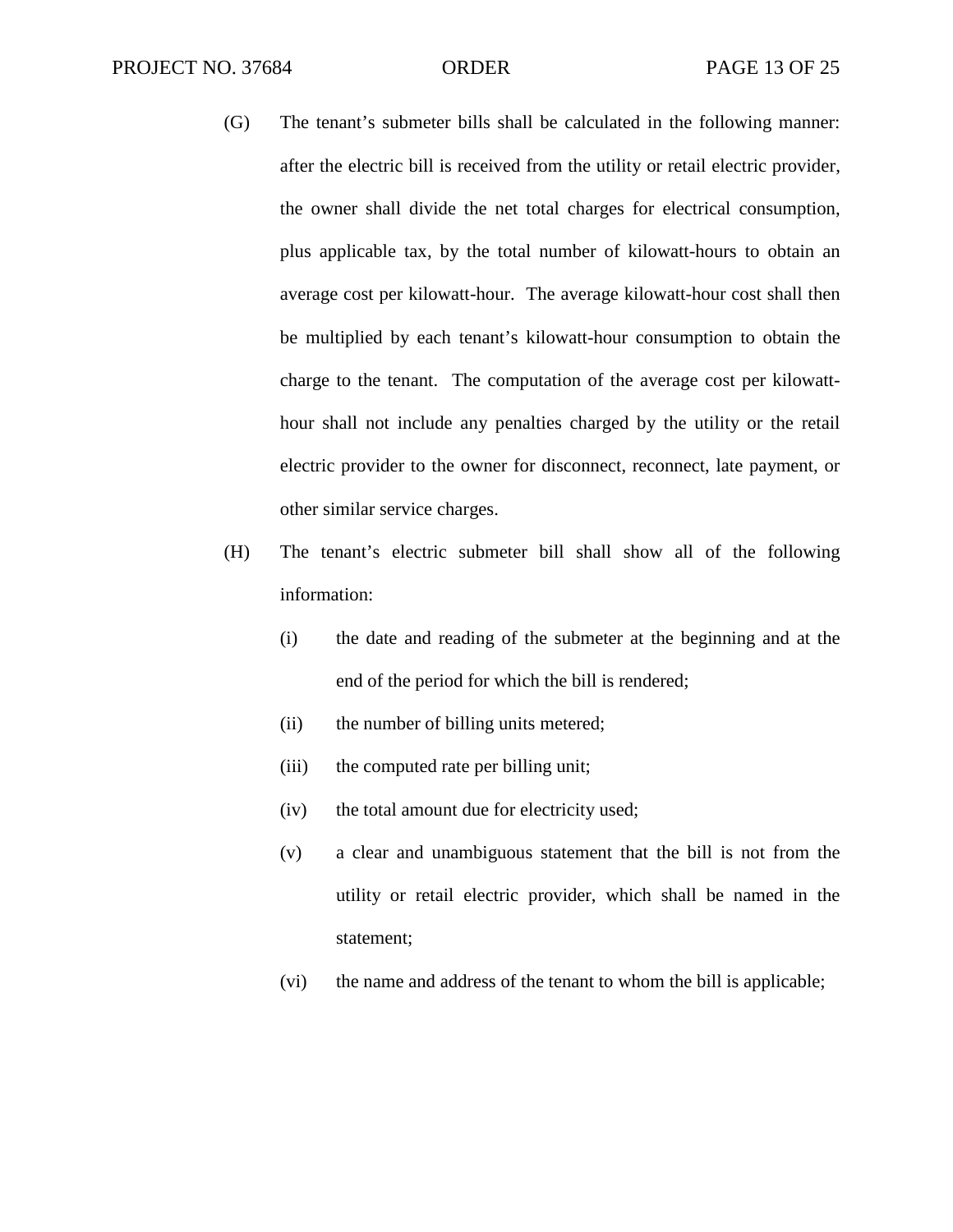- (vii) the name of the firm rendering the submetering bill and the name or title, address, and telephone number of the person or persons to be contacted in case of a billing dispute;
- (viii) the date by which the tenant must pay the bill; and
- (ix) the name, address, and telephone number of the party to whom payment is to be made.
- (2) **Due date**. The due date of the bill shall not be less than seven days after issuance. A bill for submetered service is delinquent if not received by the party indicated on the bill by the due date. The postmark date, if any, on the envelope of the bill or on the bill itself shall constitute proof of the date of issuance. An issuance date on the bill shall constitute proof of the date of issuance if there is no postmark on the envelope or bill. If the due date falls on a holiday or weekend, the due date for payment purposes shall be the next work day after the due date.
- (3) **Disputed bills**. In the event of a dispute between the tenant and the owner regarding any bill, the owner shall promptly make an investigation as shall be required by the particular case, and report the results to the tenant. The investigation and report shall be completed within 30 days from the date the tenant notified the owner of the dispute.
- (4) **Tenant access to records**. The tenants of any dwelling unit whose electrical consumption is submetered shall be allowed by the owner to review and copy the master billing for the current month's billing period and for the 12 preceding months, and all submeter readings of the entire apartment house or mobile home park for the current month and for the 12 preceding months.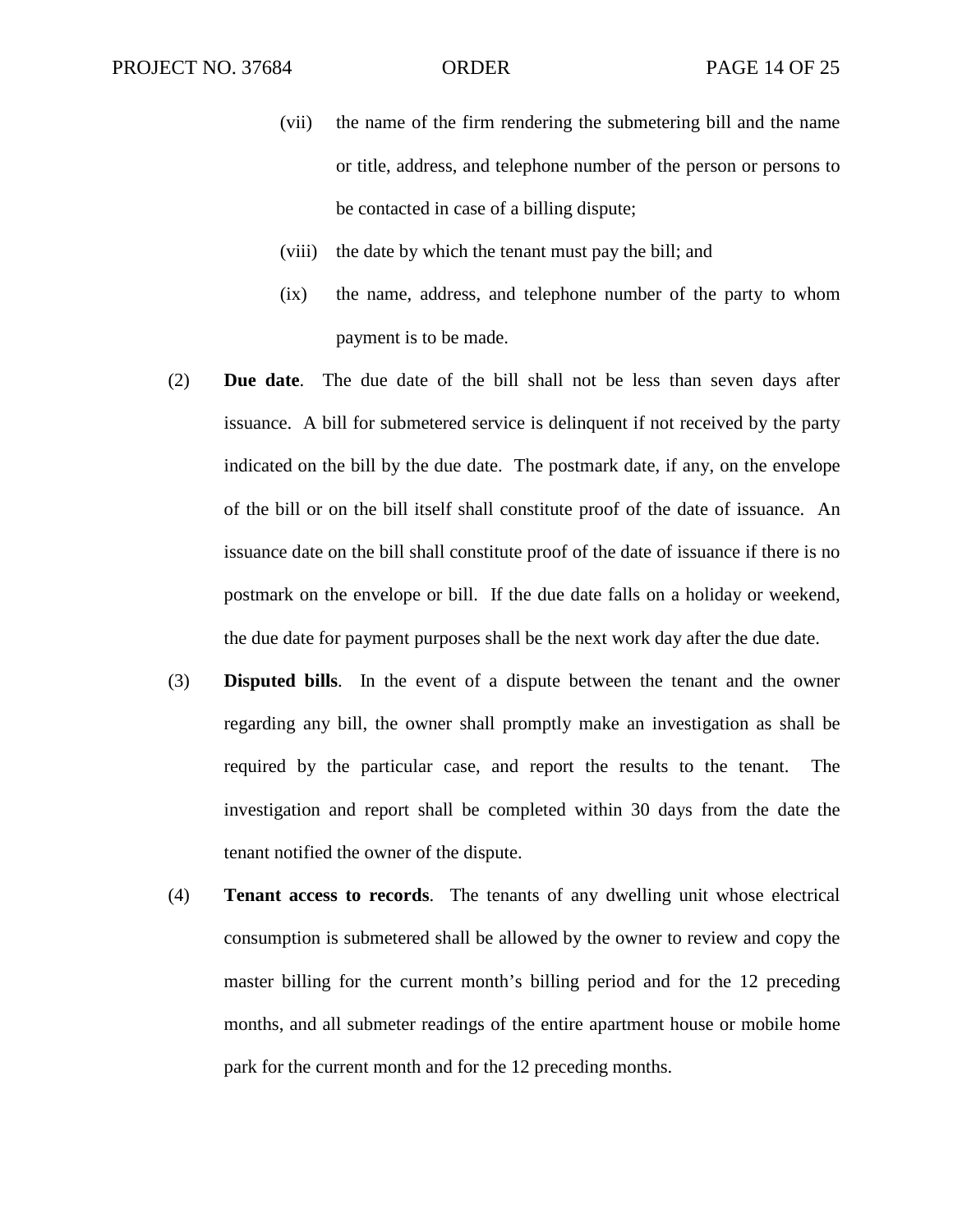- (5) **Estimated bills**. Estimated bills shall not be rendered unless the meter has been tampered with or is out of order, and shall be distinctly marked "estimated bill".
- (6) **Overbilling and underbilling**. If submetered billings are found to be in error, the owner shall calculate a billing adjustment. If the tenant is due a refund, an adjustment shall be made for the entire period of the overcharges. If the tenant was undercharged, the owner may backbill the tenant for the amount which was underbilled. The backbilling is not to exceed six months unless the owner can produce records to identify and justify the additional amount of backbilling. If the underbilling is \$50 or more, the owner shall offer to the tenant a deferred payment plan option, for the same length of time as that of the underbilling. However, in a mobile home park, the mobile home park owner may not disconnect electric service to a mobile home not leased by the mobile home park owner if the pad site tenant fails to pay charges arising from an underbilling more than six months prior to the date the tenant was initially notified of the amount of the undercharges and the total additional amount due. Furthermore, adjustments for usage by a previous tenant may not be backbilled to the current tenant.
- (7) **Level and average payment plans**. An owner may offer a level payment plan or average payment plan consistent with this paragraph.
	- (A) The payment plan may be one of the following methods:
		- (i) A level payment plan allowing eligible tenants to pay on a monthly basis a fixed billing rate of one-twelfth of that tenant's estimated annual consumption at the appropriate rates, with provisions for quarterly adjustments as may be determined based on actual usage.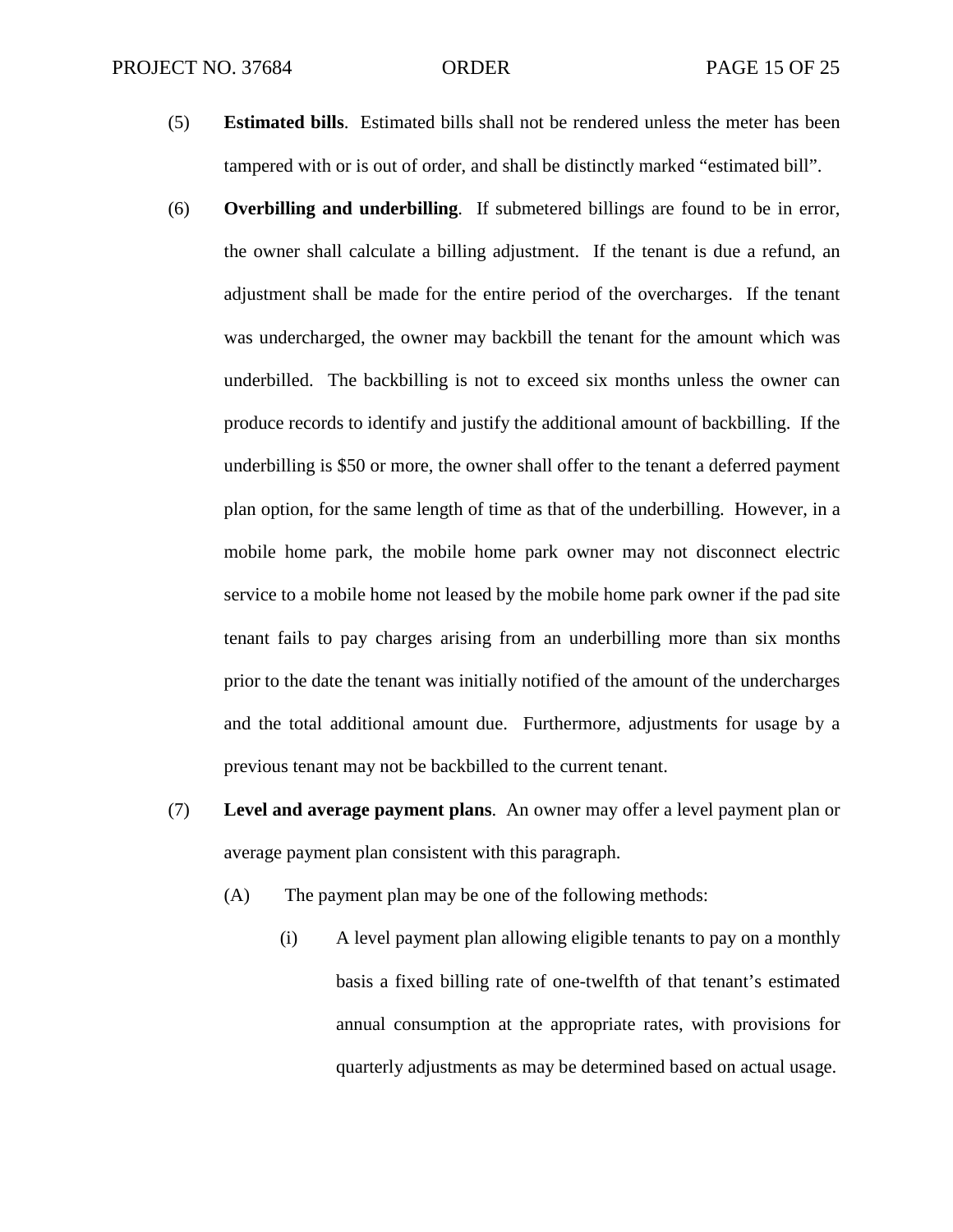- (ii) An average payment plan allowing tenants to pay on a monthly basis one-twelfth of the sum of that tenant's current month's consumption plus the previous 11 month's consumption (or an estimate thereof, for a new customer) at the appropriate customer class rates, plus a portion of any unbilled balance. Provisions for annual adjustments as may be determined based on actual usage shall be provided. If at the end of a year the owner determines that he has collected an amount different than he has been charged by the utility or retail electric provider, the owner must refund any overcollection and may surcharge any undercollection over the next year.
- (B) Under either of the plans outlined in subparagraph (A) of this paragraph the owner is prohibited from charging the tenant any interest that may accrue. Any seasonal overcharges or undercharges will be carried by the owner of the complex.
- (C) A mobile home park owner may disconnect service to a mobile home not leased by the mobile home park owner, pursuant to subsection (e) of this section, if the pad site tenant does not fulfill the terms of a level payment plan or an average payment plan.
- (D) The owner may collect a deposit from all tenants entering into level payment plans or average payment plans; the deposit will not exceed an amount equivalent to one-sixth of the estimated annual billing. Notwithstanding any other provision in these sections, the owner may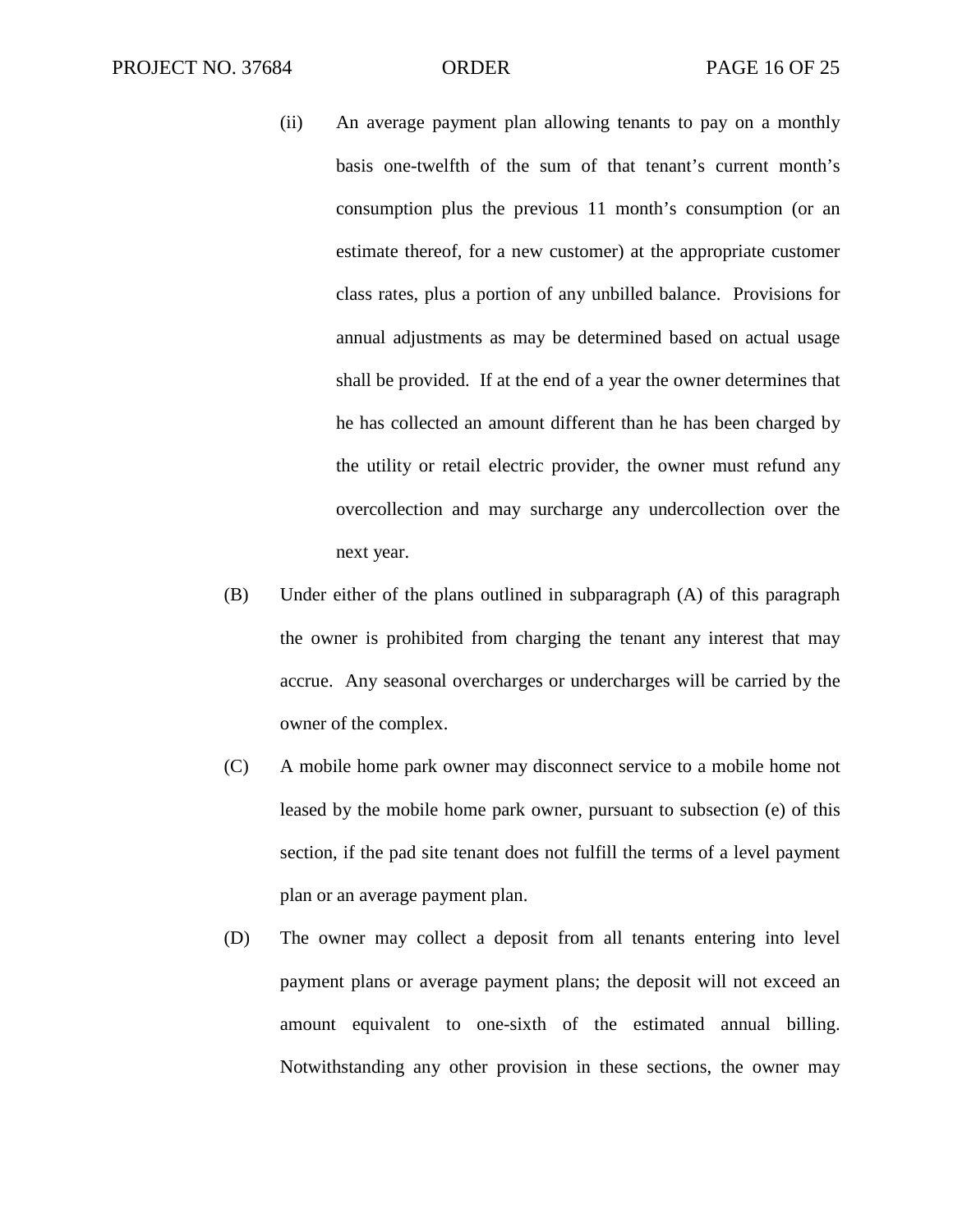retain said deposit for the duration of the level or average payment plan; however, the owner shall pay interest on the deposit as is provided in §25.24 of this title (relating to Credit Requirements and Deposits).

#### (e) **Discontinuance of electric service.**

(1) **Application.** This subsection applies only to mobile homes in a mobile home park that are not leased by the mobile home park owner. Disconnection of any other dwelling unit by the owner is governed by Texas Property Code §92.008(b).

#### (2) **Disconnection for delinquent bills.**

- (A) Electric service may be disconnected only for nonpayment of electric bills. A pad site tenant's electric service may be disconnected if a bill has not been paid within 12 days from the date of issuance and proper notice has been given. Proper notice shall consist of a separate mailing or hand delivery at least five days prior to a stated date of disconnection, with the words "termination notice" or similar language prominently displayed on the notice. The notice shall include the office or street address where a tenant can go during normal working hours to make arrangements for payment of the bill and for reconnection of service.
- (B) Under these provisions, a pad site tenant's electric service may be discontinued only for nonpayment of electric service.
- (3) **Disconnection on holidays or weekends**. Unless a dangerous condition exists, or unless the pad site tenant requests disconnection, electric service shall not be disconnected on a day, or on a day immediately preceding a day, when personnel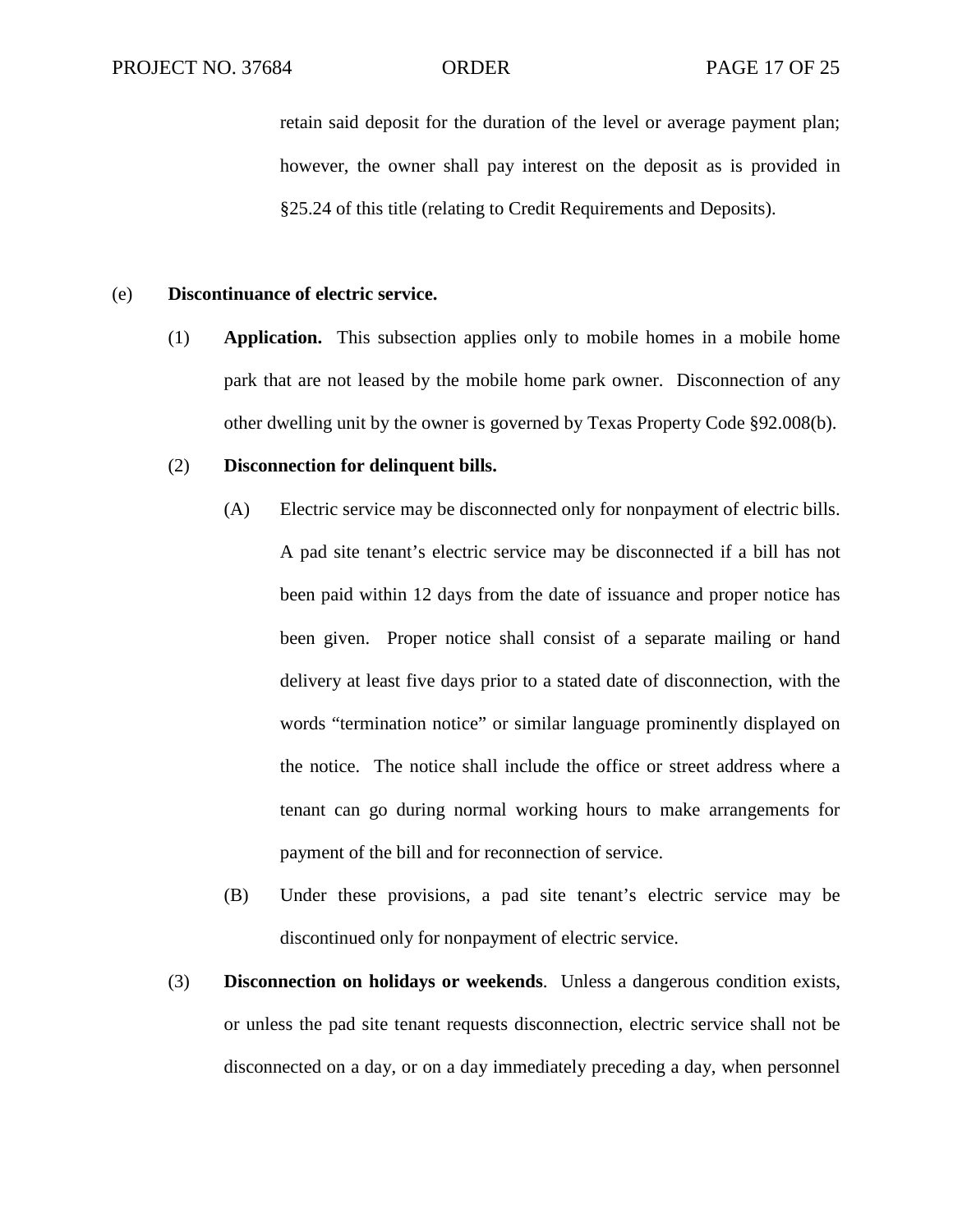of the mobile home park are not available for the purpose of making collections and reconnecting electric service.

#### (4) **Disconnection under special circumstances.**

- (A) **Disconnection of ill and disabled.** A mobile home park owner shall not disconnect electric service to a pad site tenant when that tenant establishes that disconnection of electric service will cause some person residing at the tenant's mobile home to become seriously ill or more seriously ill;
	- (i) Each time a pad site tenant seeks to avoid disconnection of electric service under this subparagraph, the tenant must accomplish all of the following by the stated date of disconnection:
		- (I) have the person's attending physician (for purposes of this subsection, the term "physician" shall mean any public health official, including medical doctors, doctors of osteopathy, nurse practitioners, registered nurses, and any other similar public health official) call or contact the mobile home park owner by the stated date of disconnection;
		- (II) have the person's attending physician submit a written statement to the mobile home park owner; and
		- (III) enter into a deferred payment plan.
	- (ii) The prohibition against electric service termination provided by this subparagraph shall last 63 days from the issuance of the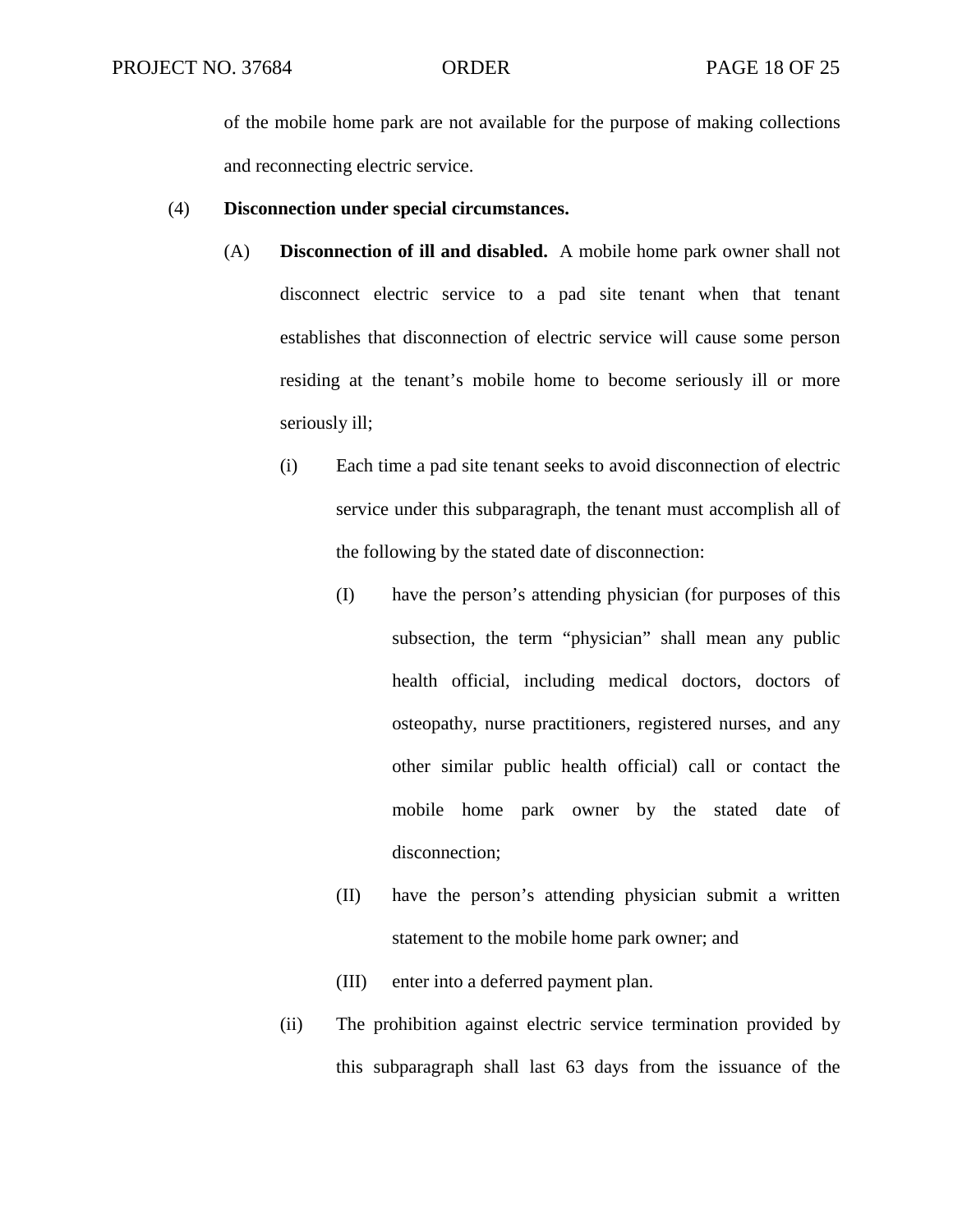electric bill or a shorter period agreed upon by the mobile home park owner and the customer or physician.

- (B) **Disconnection of energy assistance clients**. A mobile home park owner shall not disconnect electric service to a pad site tenant for a billing period in which the mobile home park owner receives a pledge, letter of intent, purchase order, or other notification that the energy assistance provider is forwarding sufficient payment to continue service; and
- (C) **Disconnection during extreme weather.** A mobile home park owner shall not disconnect electric service to a pad site tenant on a day when:
	- (i) the previous day's highest temperature did not exceed 32 degrees Fahrenheit, and the temperature is predicted to remain at or below that level for the next 24 hours, according to the nearest National Weather Service (NWS) reports; or
	- (ii) the NWS issues a heat advisory for any county in which the mobile home park is located, or when such advisory has been issued on any one of the preceding two calendar days.

### (f) **Submeters.**

### (1) **Submeter requirements.**

- (A) **Use of submeter**. All electrical energy sold by an owner shall be charged for by meter measurements.
- (B) **Installation by owner**. Unless otherwise authorized by the commission, each owner shall be responsible for providing, installing, and maintaining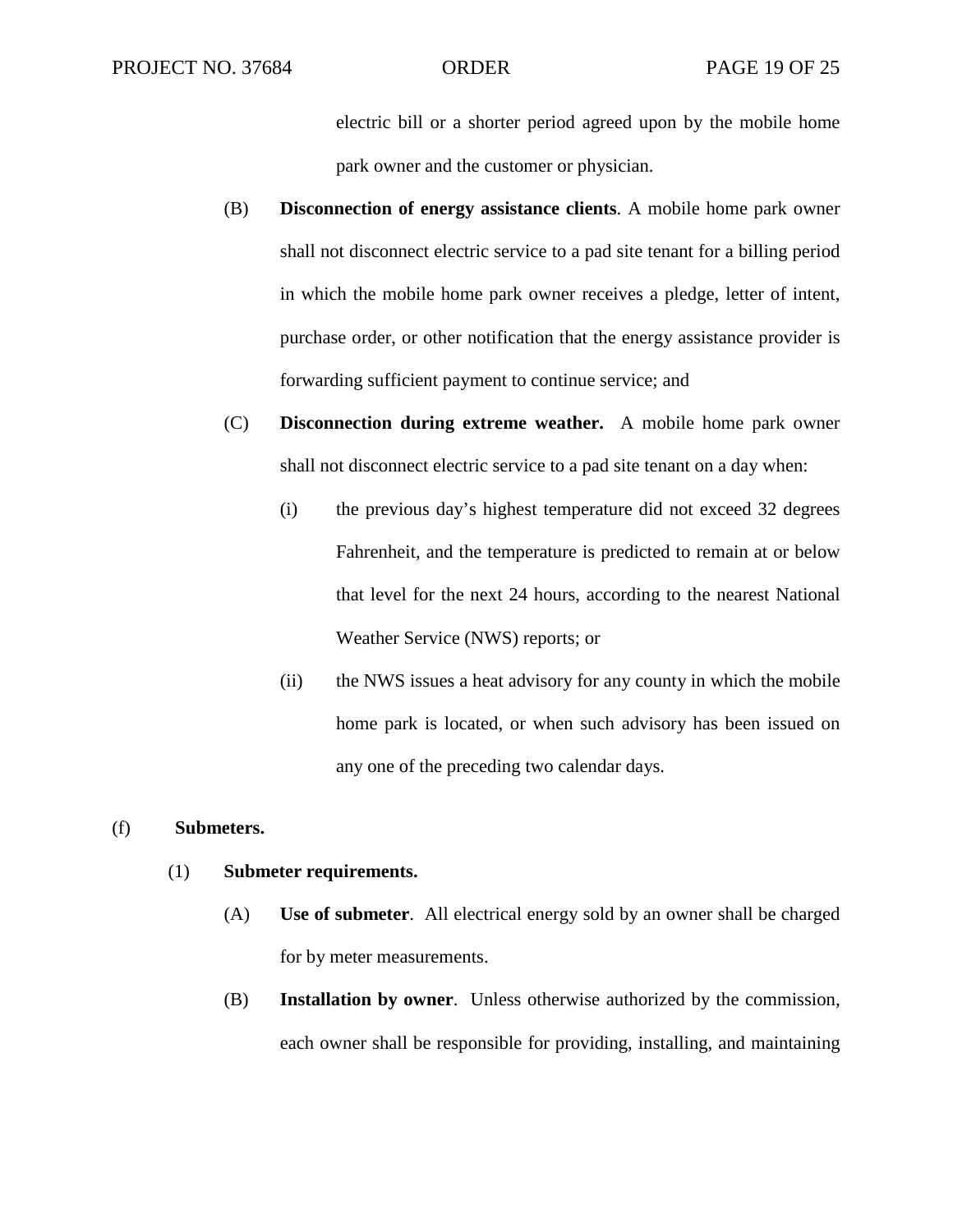all submeters necessary for the measurement of electrical energy to its tenants.

- (2) **Submeter records**. Each owner shall keep the following records:
	- (A) **Submeter equipment record**. Each owner shall keep a record of all of its submeters, showing the tenant's address and date of the last test.
	- (B) **Records of submeter tests**. All submeter tests shall be properly referenced to the submeter record provided in this section. The record of each test made shall show the identifying number of the submeter, the standard meter and other measuring devices used, the date and kind of test made, by whom made, the error (or percentage of accuracy), and sufficient data to permit verification of all calculations.
- (3) **Submeter unit indication.** Each meter shall indicate clearly the kilowatt-hours consumed by the tenant.
- (4) **Submeter tests on request of tenant**. Each owner shall, upon the request of a tenant, and if the tenant so desires, in the tenant's or the tenant's authorized representative's presence, make a test of the accuracy of the tenant's submeter. The test shall be made during reasonable business hours at a time convenient to the tenant desiring to observe the test. If the submeter tests within the accuracy standards for self-contained watt-hour meters as established by the latest edition of American National Standards Institute, Incorporated, (ANSI), Standard C12 (American National Code for Electricity Metering), a charge of up to \$15 may be charged the tenant for making the test. However, if the submeter has not been tested within a period of one year, or if the submeter's accuracy is not within the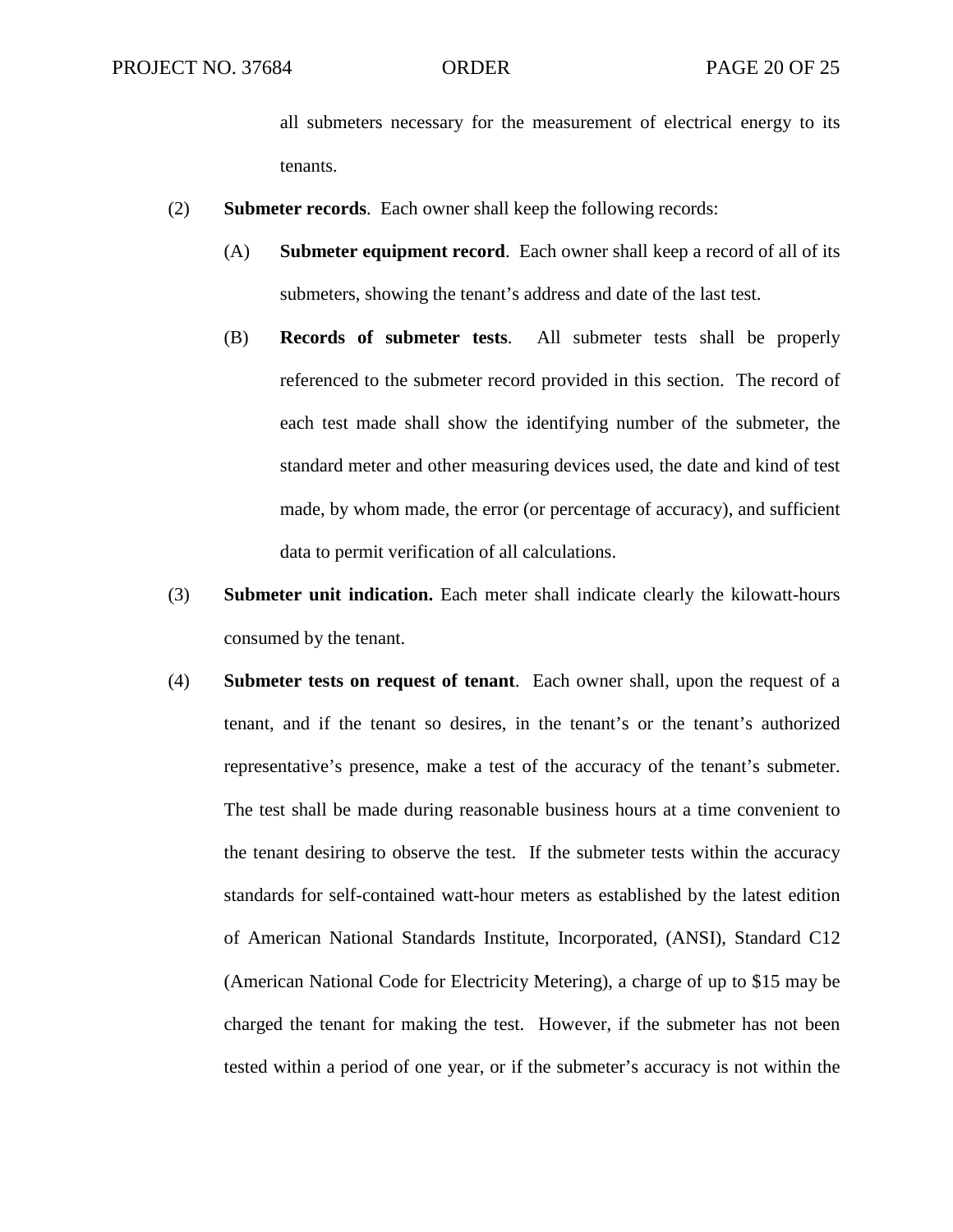appropriate accuracy standards, no charge shall be made to the tenant for making the test. Following completion of any requested test, the owner shall promptly advise the tenant of the results of the test.

- (5) **Bill adjustment due to submeter error**. If any submeter is found not to be within the accuracy standards in subsection  $(f)(4)$  of this section proper correction shall be made of previous readings. An adjusted bill shall be rendered in accordance with subsection  $(d)(6)$  of this section. If a submeter is found not to register for any period, unless bypassed or tampered with, the owner may make a charge for units used, but not metered, for a period not to exceed one month based on amounts used under similar conditions during periods preceding or subsequent thereto, or during the corresponding period in previous years.
- (6) **Bill adjustment due to conversion**. If, during the 90-day period preceding the installation of meters or submeters, an owner increases rental rates, and such increase is attributable to increased costs of electric service, then such owner shall immediately reduce the rental rate by the amount of such increase and shall refund all of the increase that has previously been collected within the 90-day period.
- (7) **Location of submeters**. Submeters, service switches, or cut-off valves in conjunction with the submeters shall be installed in accordance with the latest edition of ANSI, Standard C12, and will be readily accessible for reading, testing, and inspection, with minimum interference and inconvenience to the tenant.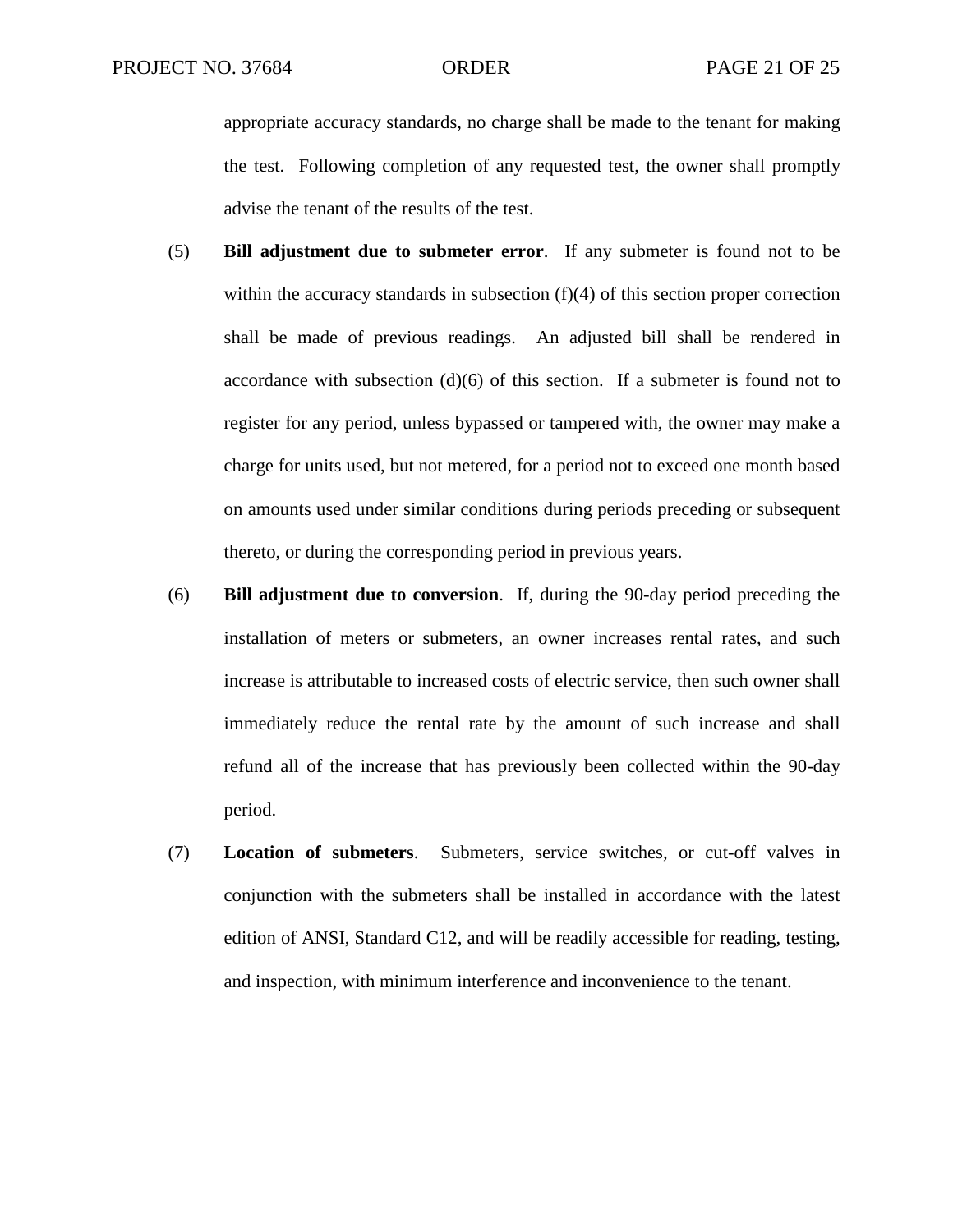#### (8) **Submeter testing facilities and equipment**.

- (A) **Qualified expert**. Each owner engaged in electric submetering shall engage an independent qualified expert to provide such instruments and other equipment and facilities as may be necessary to make the submeter tests required by this section. Such equipment and facilities shall generally conform to the ANSI, Standard C12, unless otherwise prescribed by the commission, and shall be available at all reasonable times for the inspection by its authorized representatives.
- (B) **Portable standards**. Each owner engaged in electrical submetering shall, unless specifically excused by the commission, provide or utilize a testing firm which provides portable test instruments as necessary for testing billing submeters.
- (C) **Reference standards**. Each owner shall provide or have access to suitable indicating instruments as reference standards for insuring the accuracy of shop and portable instruments used for testing billing submeters.
- (D) **Testing of reference standards**. All reference standards shall be submitted once each year or on a scheduled basis approved by the commission to a standardizing laboratory of recognized standing, for the purpose of testing and adjustment.
- (E) **Calibration of test equipment**. All shop and portable instruments used for testing billing submeters shall be calibrated by comparing them with a reference standard at least every 120 days during the time such test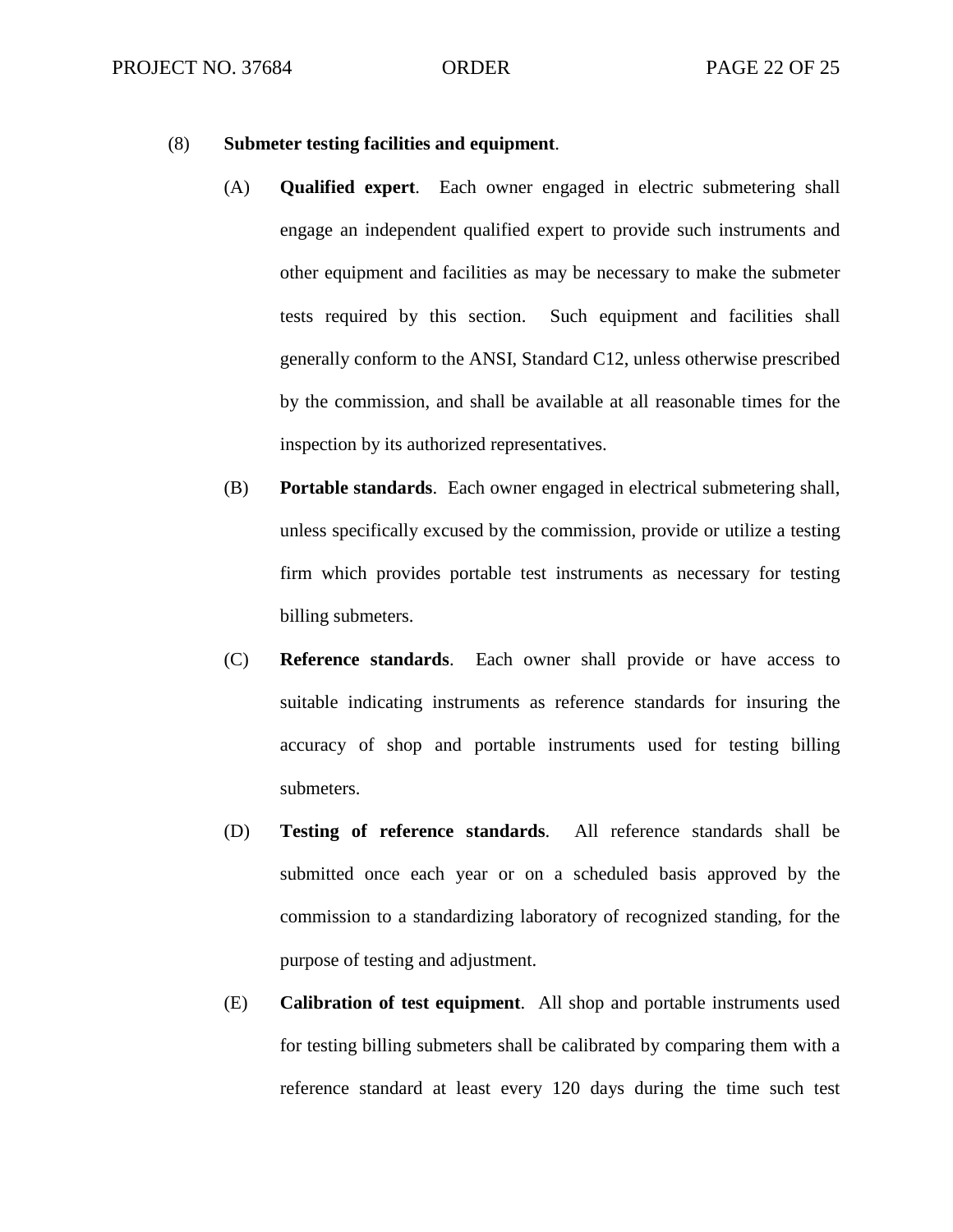instruments are being regularly used. Test equipment shall at all times be accompanied by a certified calibration card signed by the proper authority, giving the date when it was last certified and adjusted. Records of certifications and calibrations shall be kept on file in the office of the owner.

#### (9) **Accuracy requirements for submeters.**

- (A) **Limits**. No submeter that exceeds the test calibration limits for selfcontained watt-hour meters as set by the ANSI, Standard C12, shall be placed in service or left in service. All electrical current transformers, potential transformers, or other such devices used in conjunction with an electric submeter shall be considered part of the submeter and must also meet test calibration and phase angle limits set by the ANSI Standard C12 and the ANSI Standard C57.13 for revenue billing. A nameplate shall be attached to each transformer and shall include or refer to calibration and phase angle data and other information required by the ANSI Standard C12 and the ANSI Standard C57.13 for revenue billing. Whenever on installation, periodic, or other tests, an electric submeter or transformer is found to exceed these limits, it shall be adjusted, repaired, or replaced.
- (B) **Adjustments**. Submeters shall be adjusted as closely as possible to the condition of zero error. The tolerances are specified only to allow for necessary variations.
- (10) **Submeter tests prior to installation**. No submeter shall be placed in service unless its accuracy has been established. If any submeter is removed from actual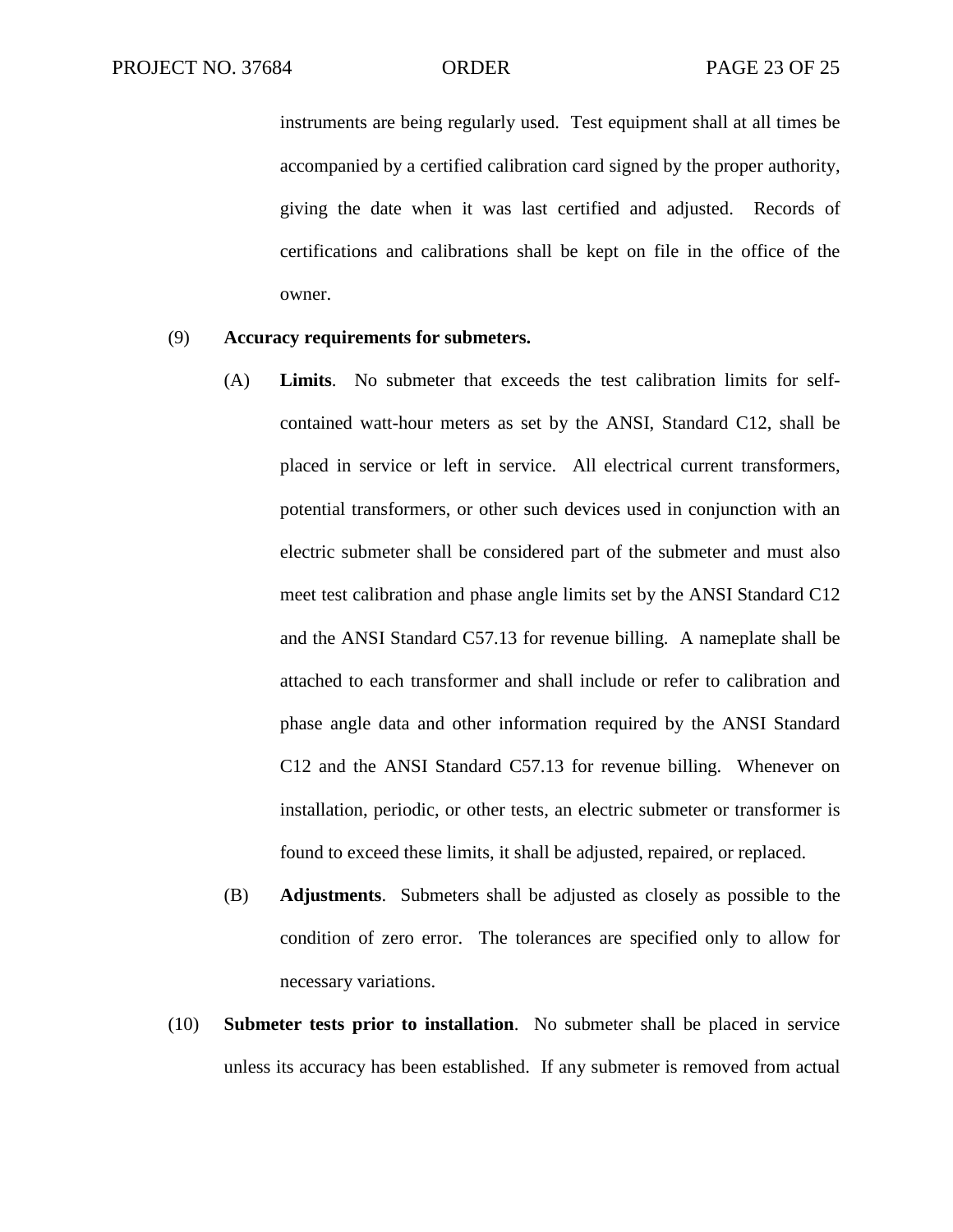service and replaced by another submeter for any purpose whatsoever, it shall be properly tested and adjusted before being placed in service again.

- (11) **Testing of electric submeters in service**. Standard electromechanical single stator watt-hour meters with permanent braking magnets shall be tested in accordance with the ANSI Standard C12 for periodic, variable interval, or statistical sampling testing programs. All other types of submeters shall be tested at least annually unless specified otherwise by the commission.
- (12) **Restriction**. Unless otherwise provided by the commission, no dwelling unit in an apartment house or mobile home park may be submetered unless all dwelling units are submetered.
- (13) **Same type meters required**. All submeters which are served by the same master meter shall be of the same type, such as induction or electronic.